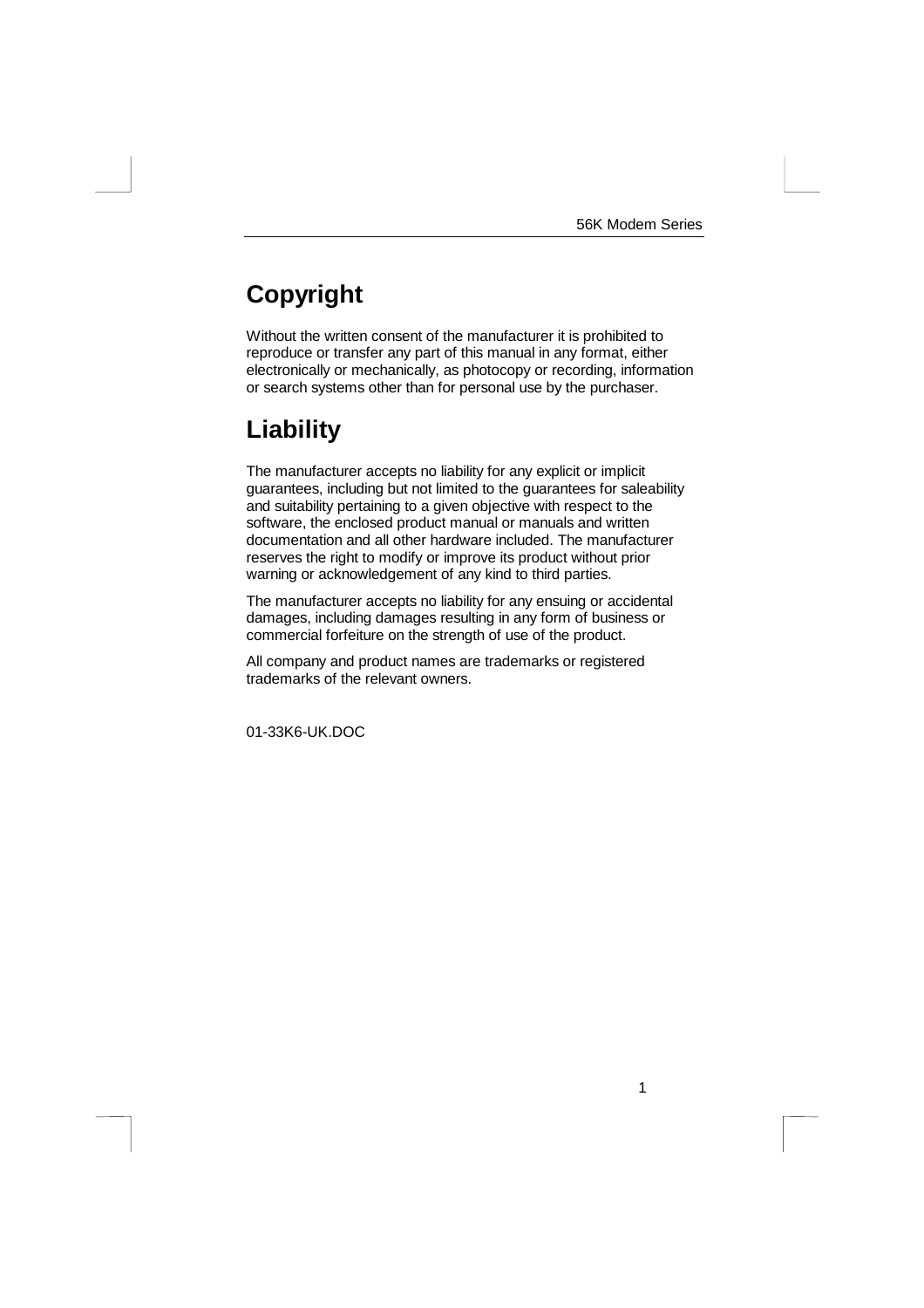# **Preface**

The Communicator 33K6 series comprises modems for normal, analogue telephone lines. The modem can be installed by the user. This does not any require specific expertise.

The following layout is used to show commands:

|                          | 'Configuration screen' A software concept. These are usually shown<br>on the screen. |
|--------------------------|--------------------------------------------------------------------------------------|
| <b><return></return></b> | The key on the keyboard which is to be<br>pressed.                                   |
| $[c:\set{setup}]$        | A command that is to be entered using the<br>keyboard.                               |

Important information is given in the form shown below:

**Note:** The diskette should not be formatted.

**Warning:** This may cause a hazard!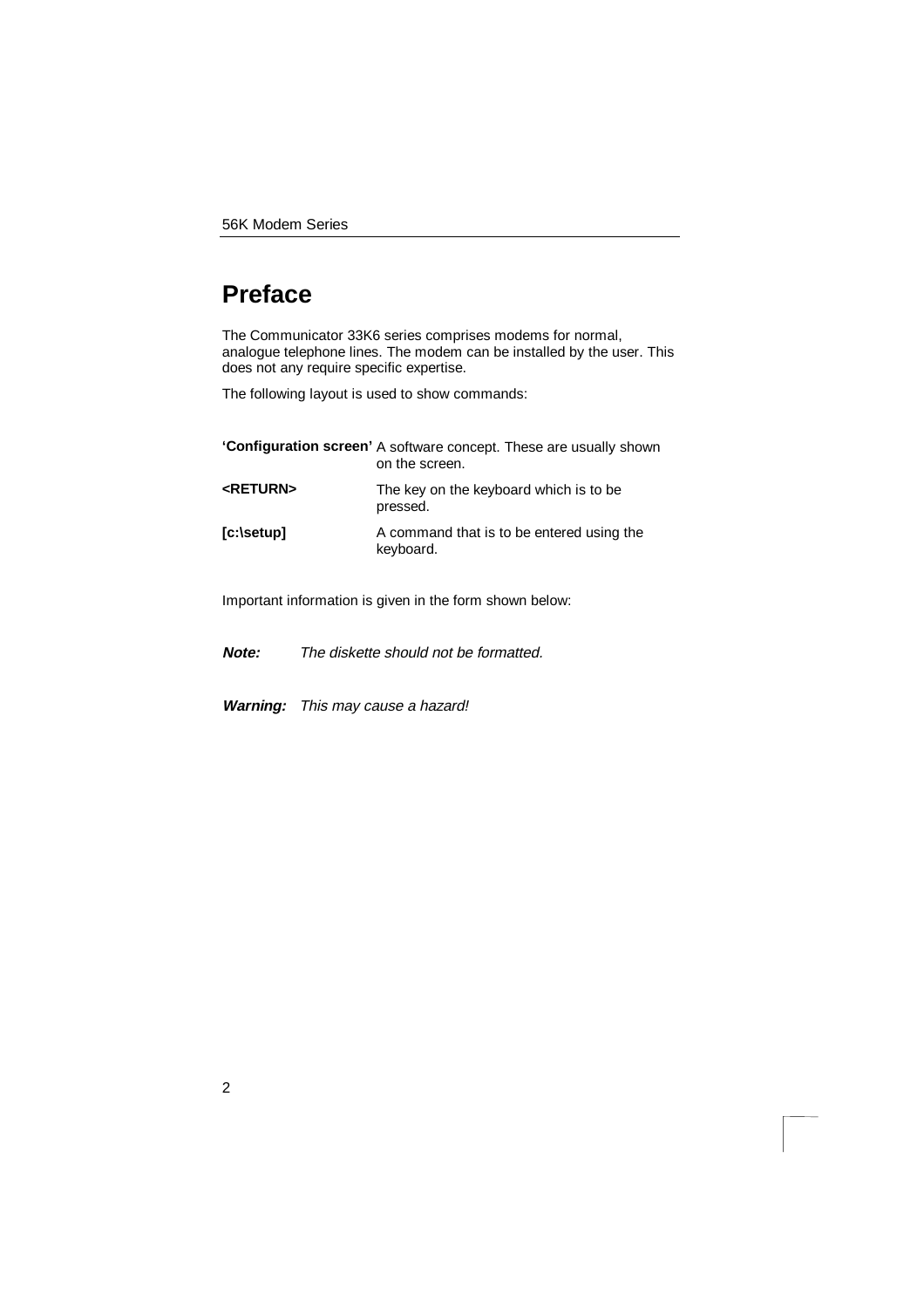# **Contents**

| 3.2.1.3 Windows 95 with Plug & Play models 10<br>3.2.1.4 Windows 95 with non-Plug & Play models 10 |  |
|----------------------------------------------------------------------------------------------------|--|
|                                                                                                    |  |
|                                                                                                    |  |
|                                                                                                    |  |
|                                                                                                    |  |

Appendix C: Settings for internal modelsFout! Bladwijzer niet gedefinieerd.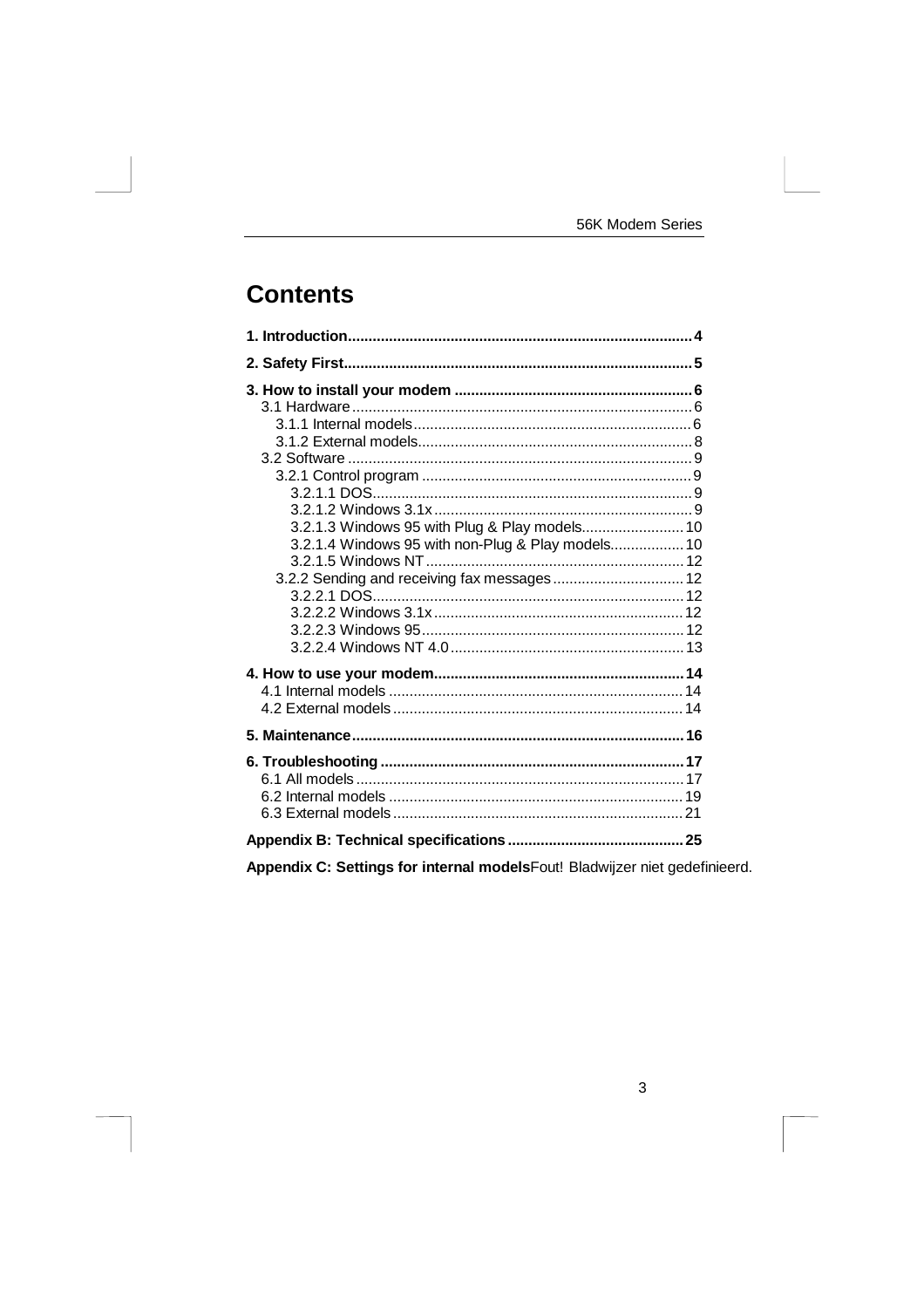# **1. Introduction**

The Communicator 33K6 Internal and External are a range of modems intended for public (analogue) telephone network connections. For modem connections, the maximum data transfer speed is 33,600 bps. This is approximately 3.3 kB per second. Fax messages are sent at a maximum of 14,400 bps. You can also use the Communicator 33K6 as an answering machine. The Communicator 33K6 series complies with V.80 recommendations and is therefore suitable for video conferencing and telecommuting.

The Communicator 33K6 modems cannot be used for ISDN or other telephone systems using digital code.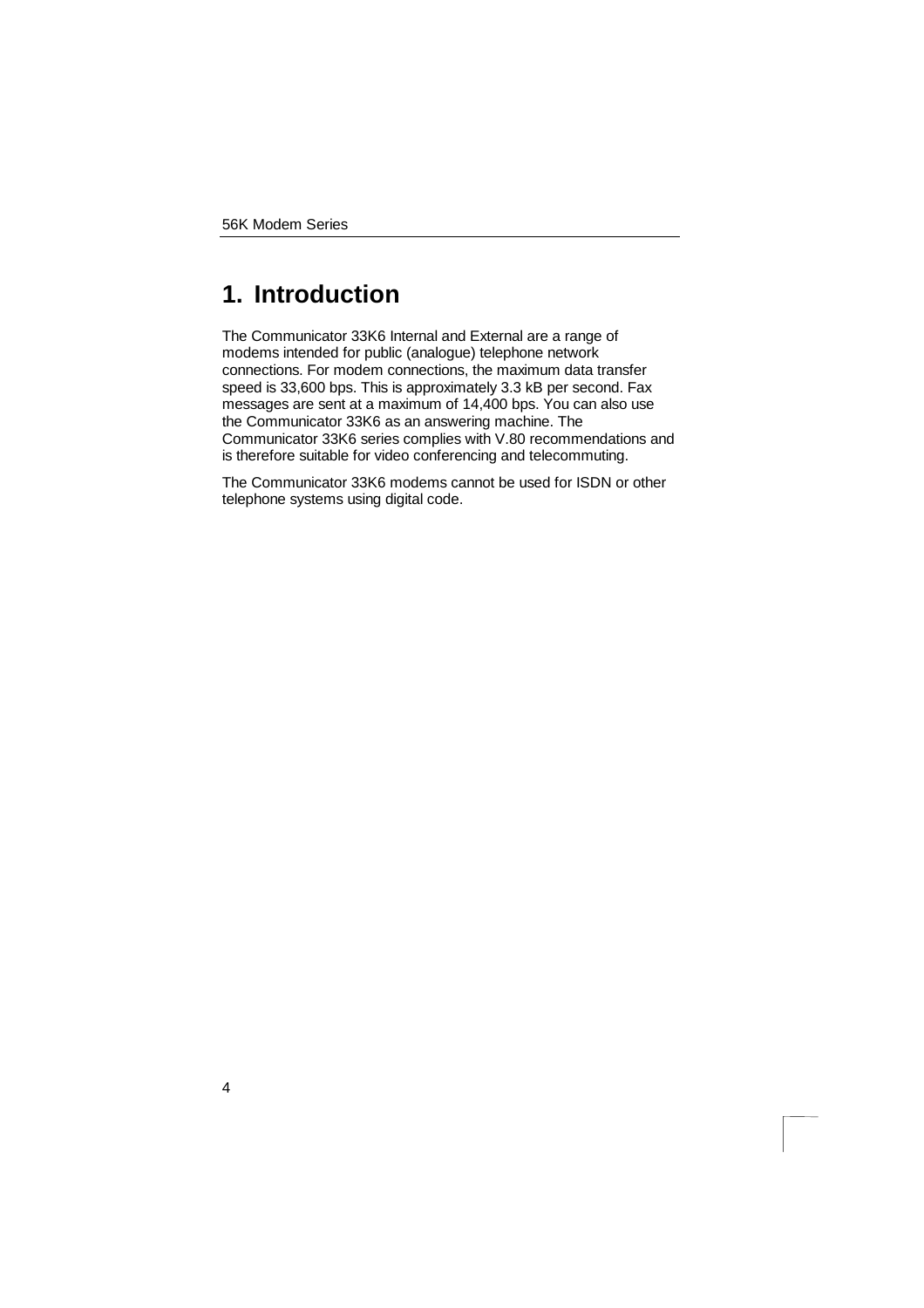# **2. Safety First**

The Communicator 33K6 is designed for standard analogue telephone line connections. Do not connect it to a digital telephone system or to a network. This may cause damage.

Use the modem in dry spaces only.

Do not connect or disconnect any equipment if the computer has not been turned off yet. This may cause damage to the equipment.

The internal Communicator 33K6 model should be built into the computer. Unplug the computer before it is opened. It can be extremely dangerous if the computer is still plugged in. ATX type computers in particular can be spontaneously activated while you are inserting cards into the computer.

External models of the Communicator 33K6 have a power supply. This mains supply is suited for Europe only and should only be installed in dry spaces. Unplug the equipment if you are going on holiday or planning on not using the modem for a long period. Do NOT use any other mains supply than the one provided and do NOT use this mains supply for any other purpose (for a personal stereo, for example). This may cause fire. During installation, please make sure that the cables do not cause any inconvenience or get caught under or behind the leg of a chair, and so forth.

If lightning occurs, you are advised to unplug the mains supply and the telephone connection to avoid damage.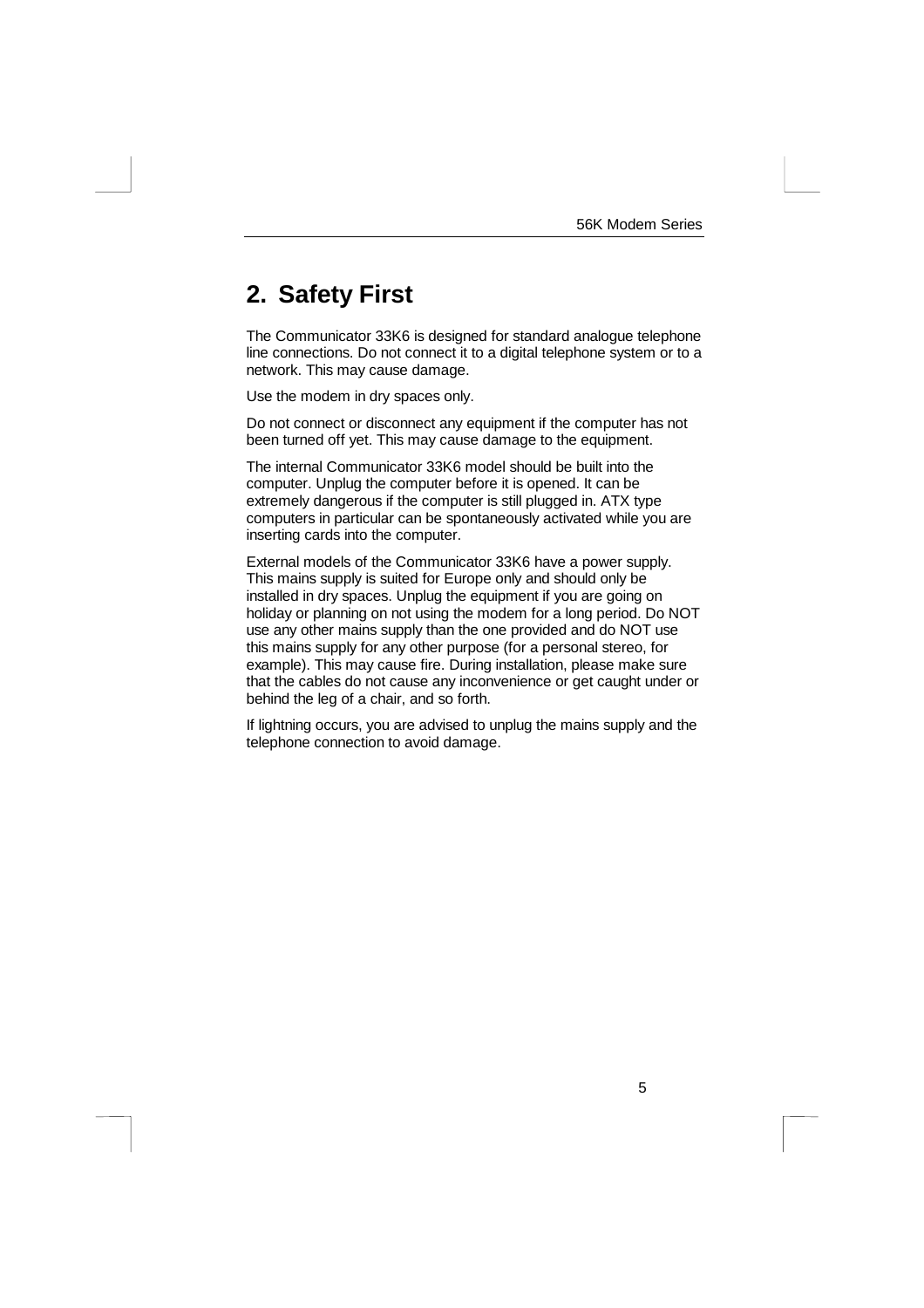# **3. How to install your modem**

This chapter describes how to connect the modem to your computer.

### **3.1 Hardware**

This chapter is divided into two sections: one for internal models and one for external models. If you have purchased an external modem, such as the Communicator 33K6 ESP, see section 3.1.2. If you want to install an internal modem, then proceed to section 3.1.1.

### **3.1.1 Internal models**

The package should contain the following:

- Modem card;
- Disk containing the control program for Windows 95 and NT 4.0;
- Software and relevant manual;
- Telephone lead with plug;
- Manual.

Contact your supplier if one or more items are missing.

| Warning: | Disconnect the computer as well as all      |
|----------|---------------------------------------------|
|          | associated equipment and unplug the power   |
|          | plugs before removing the outer case of the |
|          | computer.                                   |

Proceed as follows to install the modem:

- 1. Switch the computer off and unplug the power cord.
- 2. Remove the outer case of the computer as described in the relevant manual.
- 3. Select an available 16-bit ISA slot. ISA slots are usually coloured black.
- 4. Remove the slot cover and keep the screw to hand.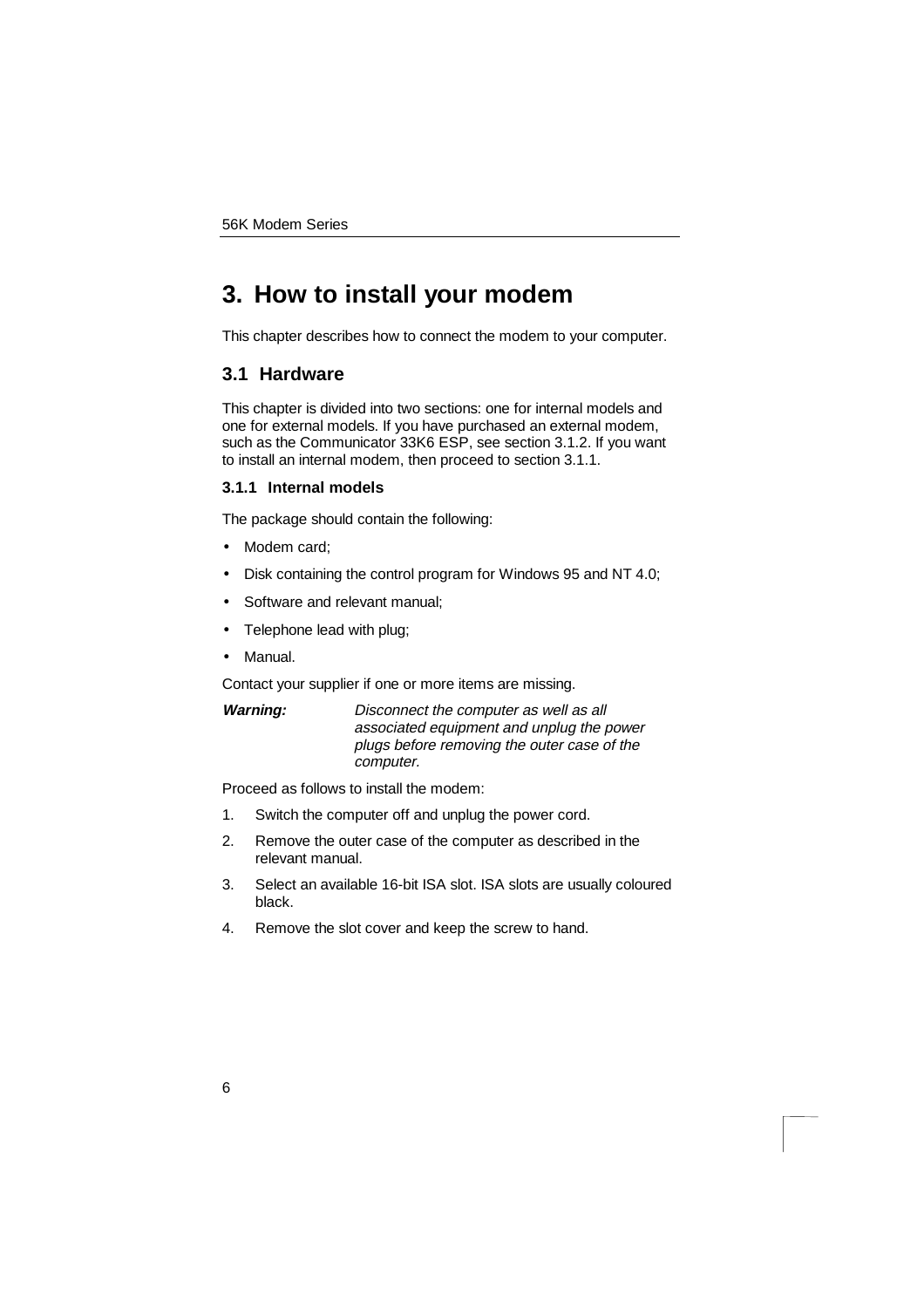- 5. Remove the modem from the packaging and check the setting of the dip switch using the tables in Annex D. The settings for your modem can be found by looking at the relevant modem on the basis of the relevant diagrams. Then consult the settings in the associated tables. If you are using Windows 95, set the modem for Plug & Play if possible. In all other cases set the modem to COM4 by preference.
- 6. Place the modem in the selected slot. Insert the card in the slot until the modem is securely in place.
- 7. Fasten it using the screw. Save the cover.
- 8. Attach the outer case of the computer and connect all cables.
- 9. Plug the telephone lead into the "LINE" connection at the back of the modem.
- 10. Connect your telephone to the "PHONE" modem connection.
- 11. Take the phone off the hook and check whether you can hear the dial tone. This way you can check whether the telephone has been connected properly.
- 12. If applicable, plug a loudspeaker or set of headphones in the "SPK" modem connection and a microphone in the "MIC" connection.
- 13. Switch on the computer. Now you are ready to install the software.
- **Note:** The loudspeaker and headphone connections are optional, and therefore do not feature on all modems.
- **Note:** It is not possible to assign a COM port number to the modem if this number is already used on the computer, even if the port is not in use. The modem should usually be set to COM4 since most PCs are provided with two built-in COM ports.
- **Note:** The software settings should always comply with the COM or IRQ settings of the modem.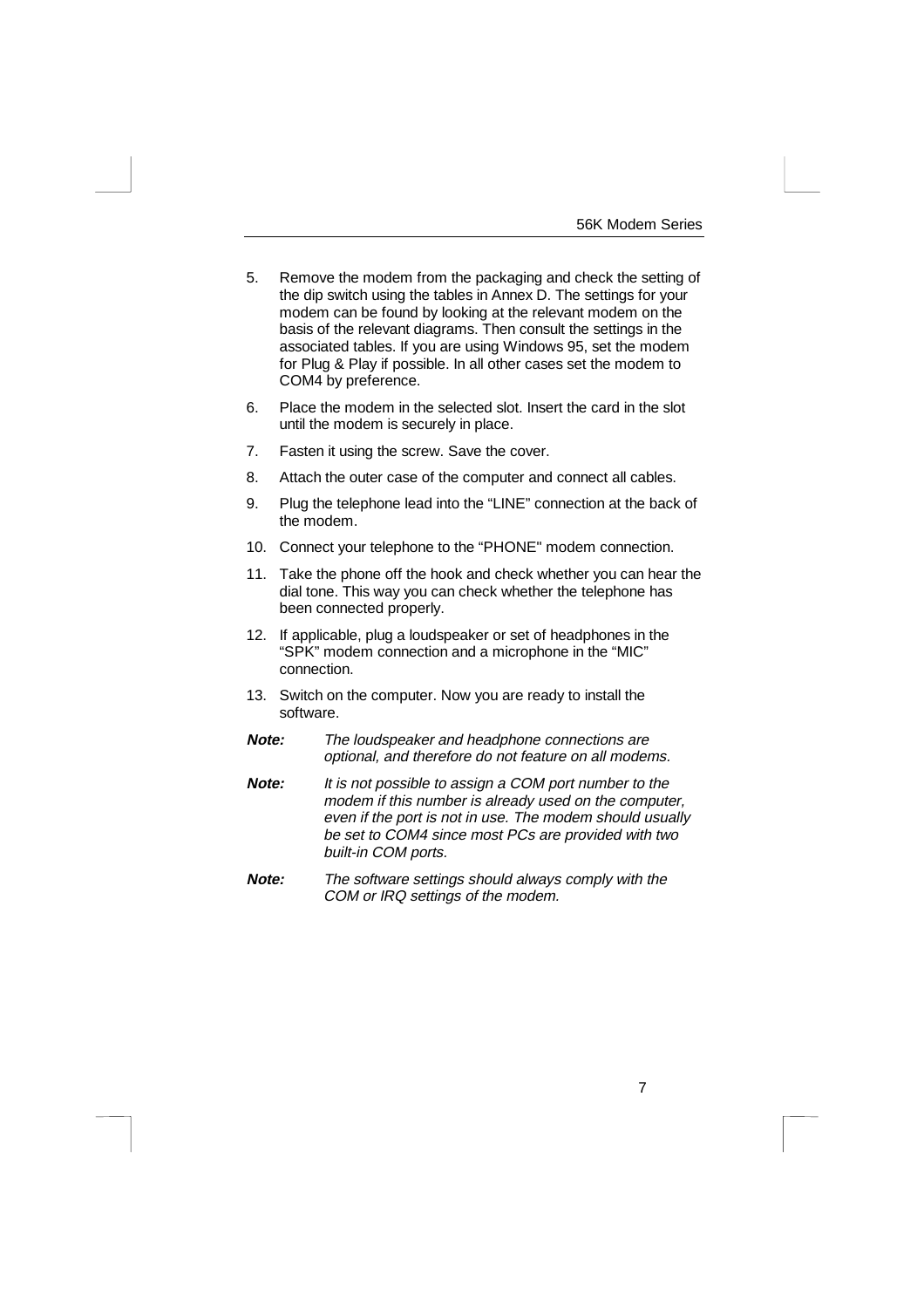### **3.1.2 External models**

This chapter describes how to connect an external modem to your computer. Proceed to 3.1.1 if you have a built-in (card) modem. The package should contain the following:

- Modem;
- Disk containing the control program for Windows 95 and NT 4.0;
- Software and relevant manual;
- Telephone lead with plug;
- Adapter;
- Serial cable:
- Manual.

Contact your supplier if one or more of these items are missing.

Your modem has to be connected to your computer. The relevant leads are provided. Proceed as follows:

- 1. Switch off the computer.
- 2. Plug the 25-pin-wide connection of the serial lead into the "RS-232" serial port at the back of the modem.
- 3. Plug the other end of the serial cable into the serial port of your computer. This is usually COM2. The cable has two connections. Choose the plug that fits.
- 4. Plug the telephone lead into the "LINE" connection at the back of the modem.
- 5. Plug in the telephone lead you find in the box. There is a possibility that you have a version for a particular country where the telephone plug is fitted to the cable. If so, continue with step 6.
- 6. Plug the telephone plug into the telephone contact.
- 7. Turn OFF the main switch at the front of the modem. Insert the wire of the adapter into the "POWER" connection at the back of the modem.
- 8. Insert the plug into a socket.
- 9. Connect your telephone to the "PHONE" connection on the modem.
- 10. Take the phone off the hook and check that you can hear the dial tone.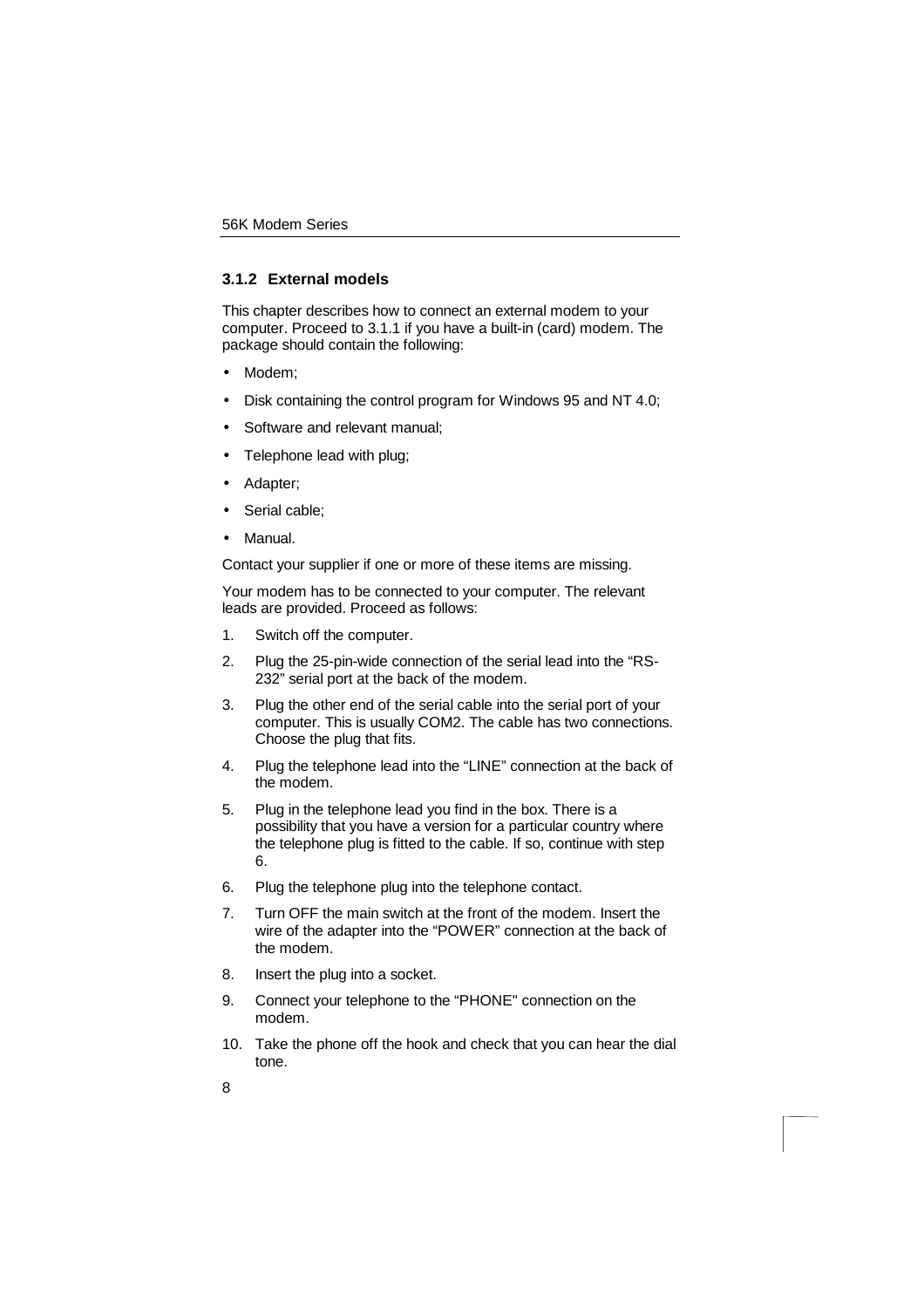- 11. If applicable, plug a loudspeaker or set of headphones in the "SPK" modem connection and a microphone into the "MIC" connection.
- 12. Switch on the modem. The modem will test itself, after which the equipment will be ready for use.
- 13. Switch on the computer. Now you are ready to install the software.

### **3.2 Software**

### **3.2.1 Control program**

#### **3.2.1.1 DOS**

DOS programs do not require any special installation procedure. You do, however, need a DOS communication program. This is not provided and should be purchased separately.

You need the following modem information in order to proceed:

- The modem COM port.
- The speed. You can choose up to a maximum of 57k6 bps.
- The transport control. RTS/CTS is usually sufficient. If possible, do not use Xon / Xoff. This may cause problems when establishing connections with certain services.

Proceed as follows to test the modem:

- 1. Start the communication program.
- 2. Set the right COM port.
- 3. Switch on the terminal mode.
- 4. Enter [at] and then press <RETURN>. Subsequently, the modem should indicate either 'OK' or '0'. Check the settings if the modem does not give any further indications. If any problems occur, consult the 'Troubleshooting' chapter.

### **3.2.1.2 Windows 3.1x**

Follow the instructions for DOS. Set the modem to COM4.

**Note:** The loudspeaker and headphone connections are optional, and therefore do not feature on all modems.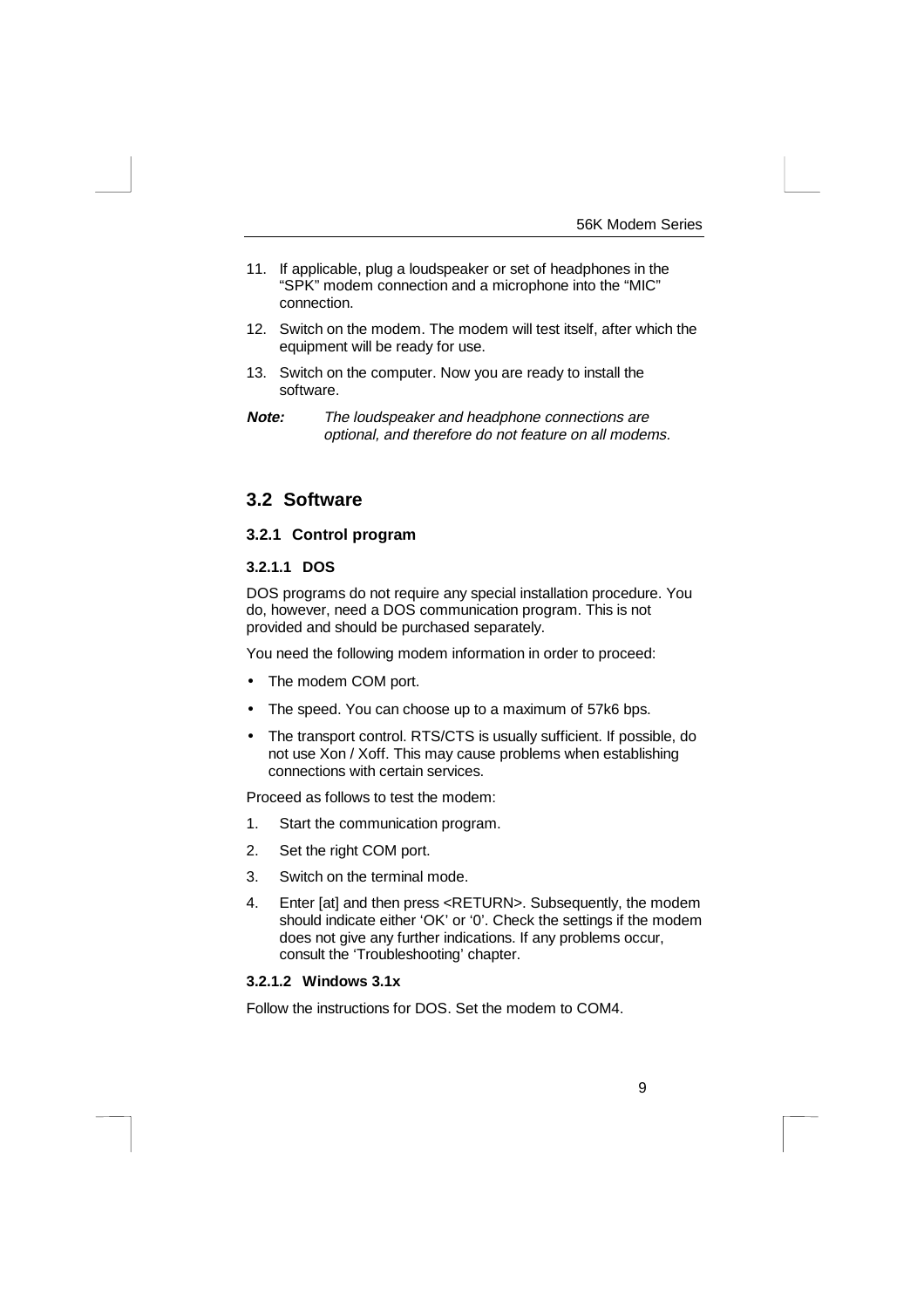#### **3.2.1.3 Windows 95 with Plug & Play models**

Both the external and internal modems are suitable for Plug & Play. The internal modem should, however, be switched to PnP when installing it into the computer.

The modem is automatically recognised by the operating system after you have started Windows 95. Insert the disk containing the control program in drive A and follow the instructions on the screen.

By default, a COM port and a modem are created with the correct settings.

#### **3.2.1.4 Windows 95 with non-Plug & Play models**

If you have an external modem, go to the "add modem" section.

If you have an internal modem, which is not suitable for Plug & Play, Windows 95 must first install a control program for the serial port. Proceed as follows:

- 1. Start Windows 95.
- 2. Click on 'Start' and select 'Settings'. Then click on 'Control Panel'. A window appears.
- 3. Look for the new hardware icon and double click. The introduction window appears.
- 4. Click on 'Next'.
- 5. Select 'Yes' and click on 'Next'. The 'Yes' setting is the Windows default. A window with a warning appears.
- 6. Click on 'Next'. Windows will now look for your hardware. This may take a few minutes;
- 7. Wait until the window with the results appears. Windows should have found the 'communication port' by now. This can be checked by clicking on 'Details'.
- 8. Click on 'Finish' to complete. You are now ready to add the modem.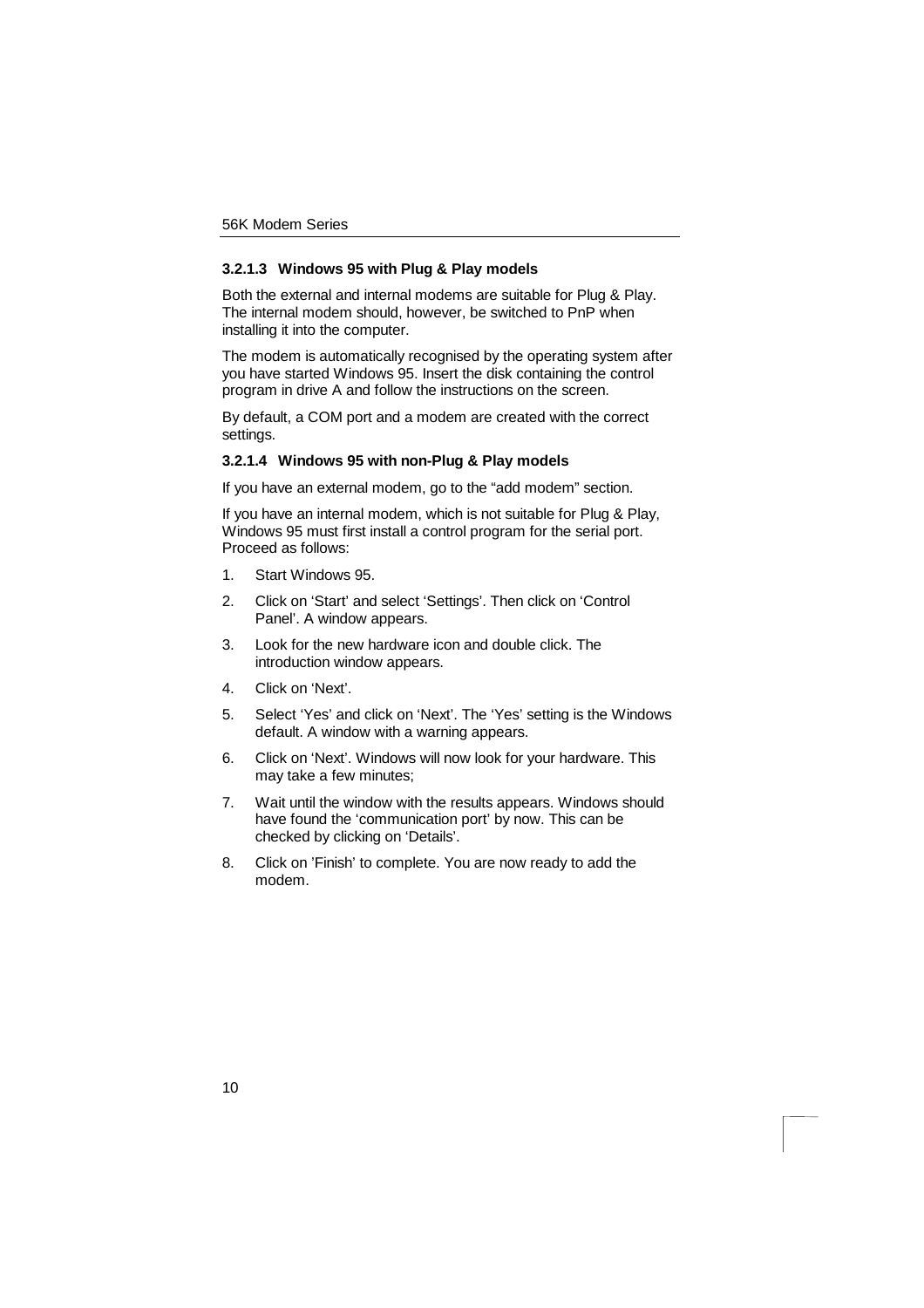#### Add modem

The 'Control Panel' is still visible. If you have closed it by accident, open it again. Follow the instructions from the start of this paragraph.

- 1. Double click on the 'Modems' icon.
- 2. Click on the 'Add' button.
- 3. Select the option 'Don't detect my modem, I will select it from a list'.
- 4. Click on 'Next'. A list of modems appears.
- 5. Insert the disk containing the control program into drive A.
- 6. Click on 'Disk'.
- 7. Enter [a:\] as the location for the control programs.
- 8. Click on 'OK'. A list of modems will appear.
- 9. Select your modem from the list by clicking on it.
- 10. Click on 'Next'. The computer asks which serial port you want to use.
- 11. Select the right serial port from the list. This it the port to which you connected your external modem (usually COM2) or, with internal models, the serial port that Windows added (usually COM4).
- 12. Click on 'Next' to close.

Your modem is now ready to use. You can now create a 'Dial-up' connection or use other applications. Consult chapter 3.2.2 on further installation.

- **Note**: Your modem does not work if the computer has been restarted in the 'DOS prompt only' mode. Start DOS applications in Windows 95.
- **Note:** With video conferencing based on the H.324 norm, it is ESSENTIAL that you install the control program provided. The Windows 95 'Standard Modem' control program does not guarantee stable operation for this application.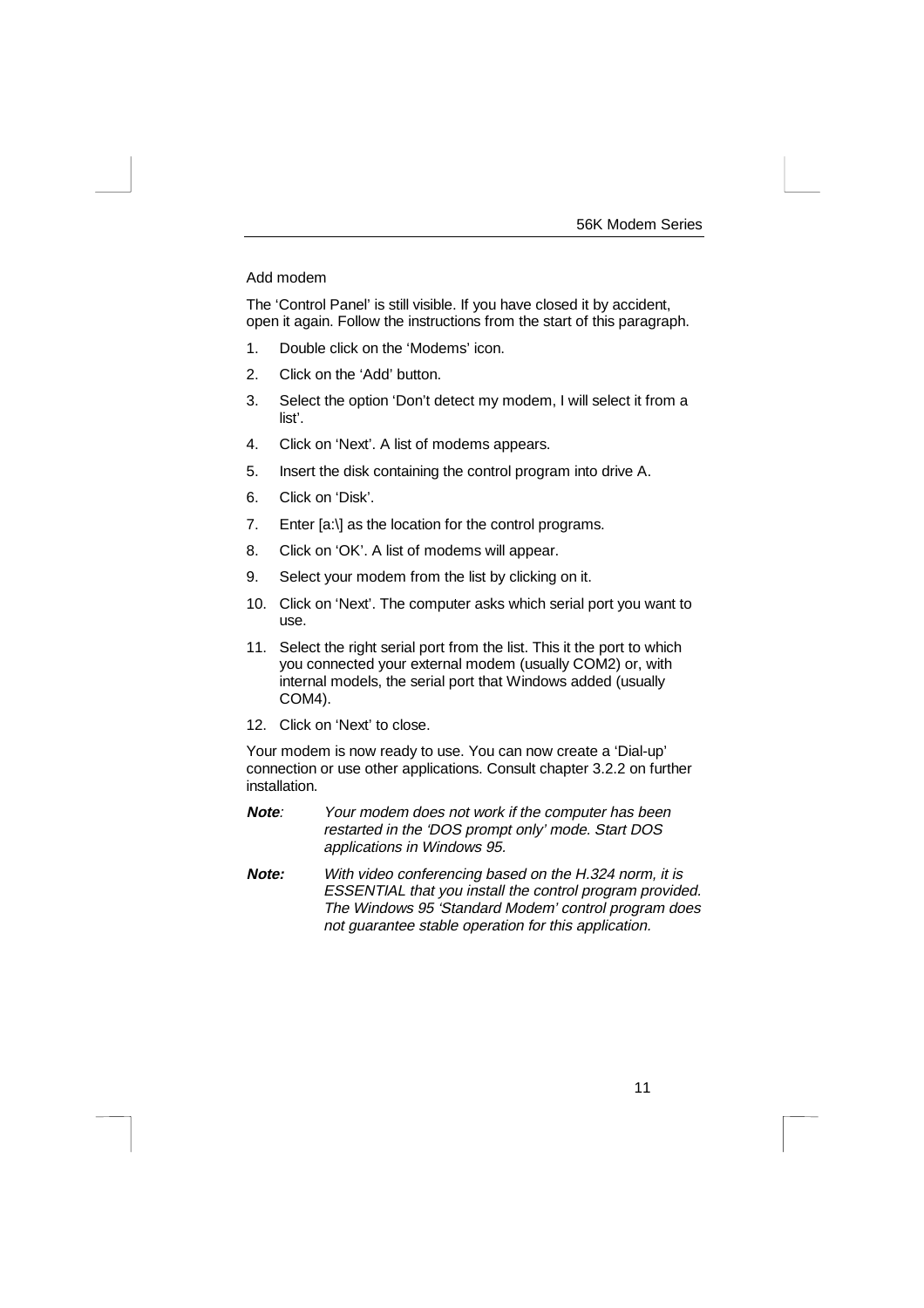#### **3.2.1.5 Windows NT**

The control program on the disk supplied for Windows 95 is also suitable for Windows NT 4.0. Follow the instructions in the Windows manual.

**Note:** Only install the control program. The applications software is for Windows 3.1x and 95 and will not work. You need a special modem and fax program suitable for Windows NT. Your dealer can advise.

### **3.2.2 Sending and receiving fax messages**

#### **3.2.2.1 DOS**

No software is supplied for DOS. If you do want to fax using DOS, select a fax program that is compatible with Class 1 fax modems.

#### **3.2.2.2 Windows 3.1x**

Your modem can send and receive faxes using the Supervoice software provided. Install this software from disk before you can fax. See the Supervoice manual for further details. The installation program creates an extra printer. With this 'printer', you can fax from every Windows application. Supervoice is also needed to use the hands-free telephone function on your modem.

#### **3.2.2.3 Windows 95**

You can use the Supervoice program provided for receiving and sending fax messages.

A program is supplied with Windows 95 which you can also use for faxing. This program works better with your applications such as Microsoft Office than the program supplied with the Communicator.

You are therefore advised to use the Microsoft Exchange program for sending and receiving faxes in combination with the Microsoft fax service. You can then share your fax modem on a network with several users. Exchange is also referred to as Windows Messaging and Outlook.

See the Windows 95 manual on how to install and properly set Microsoft Exchange. The Communicator series has been tested using Exchange version 4.0.

Although you can fax with Exchange, Supervoice does have to be installed for you to be able to use the functions for hands-free telephoning and the answering machine.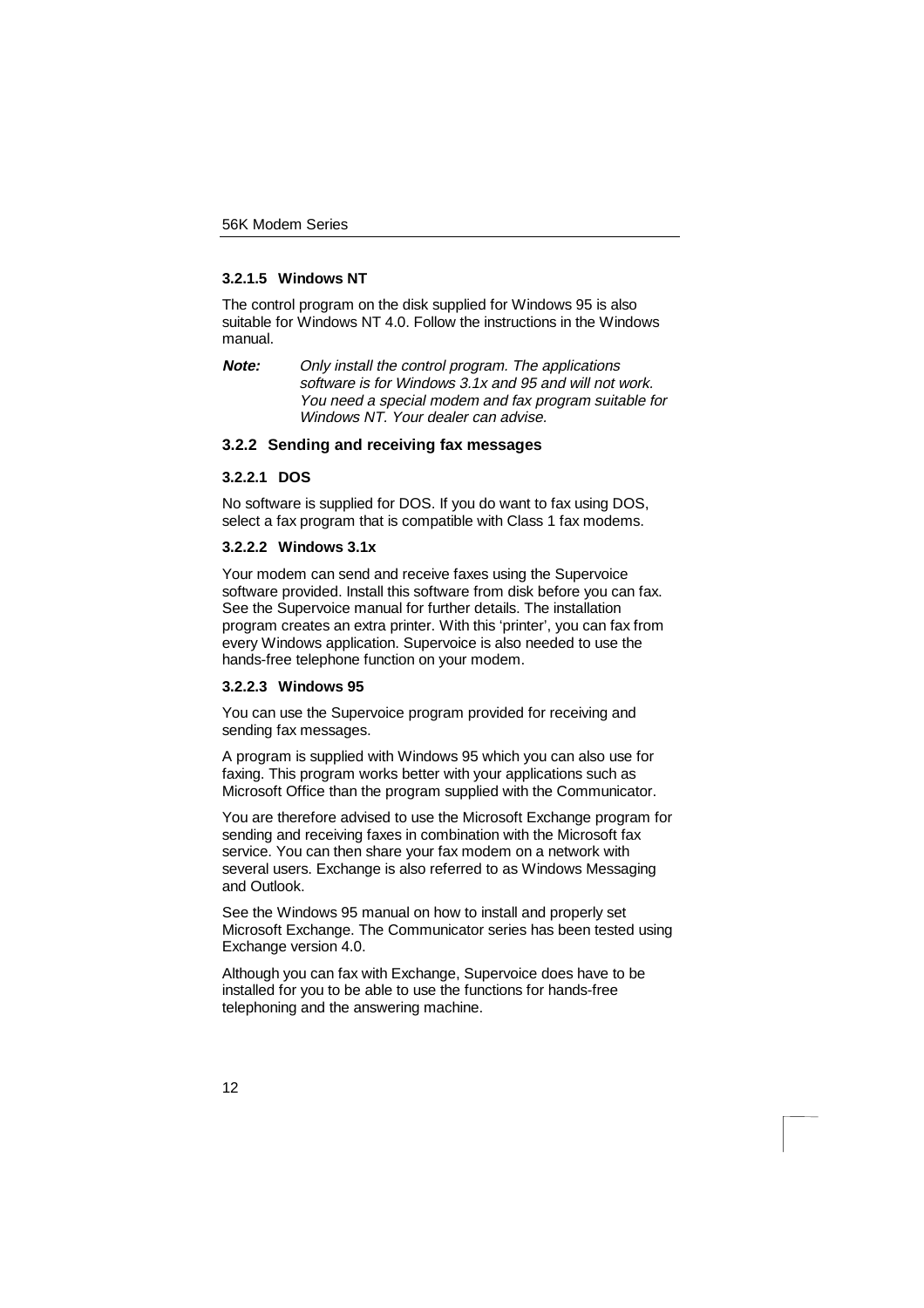### **3.2.2.4 Windows NT 4.0**

No software for Windows 4.0 is provided. You need a fax modem program for Windows NT compatible with Class 1. Ask your dealer for advice.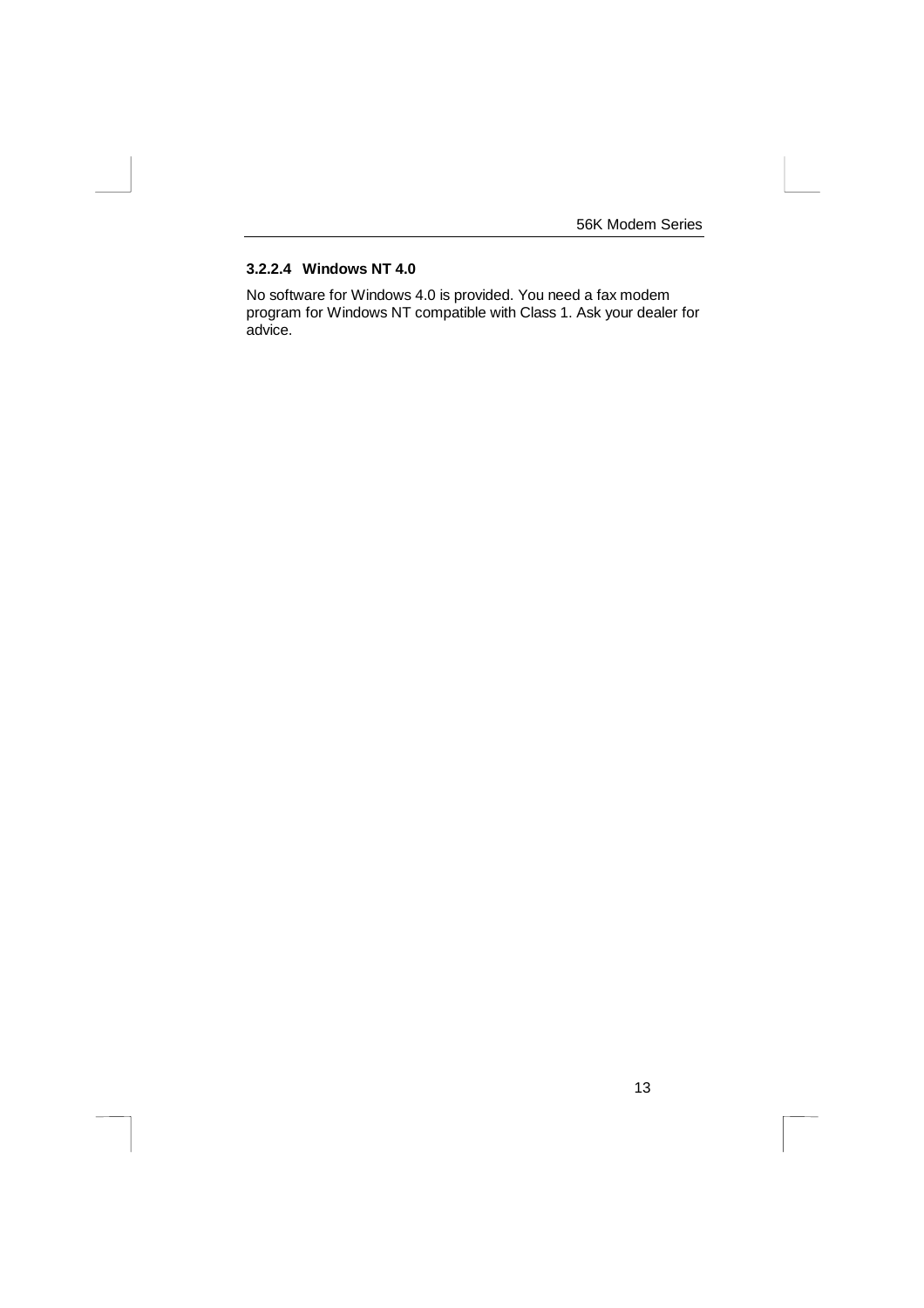## **4. How to use your modem**

The modem is controlled by application programs. The modem comes with an application program that provides access to all functions. These application programs should first be installed before you can use them. Also refer to the relevant manual for further information.

Redial if your modem does not operate properly or if the connection is very slow. In some areas, the quality of telephone connections may be poor.

### **4.1 Internal models**

This type of modem is fully software-operated. All operations are fully software-controlled. There are therefore no switches.

The internal modem is switched off automatically together with your computer. Any connections that are still active before the computer was switched off will be ended automatically.

### **4.2 External models**

This type of modem has various indicators. These indicators show whether the modem has established a connection. Also refer to figure 1. The indicators notify you about the following points:

| TD         | Send Data             | Is on when the modem is sending data to<br>another modem     |
|------------|-----------------------|--------------------------------------------------------------|
| <b>RD</b>  | Receive Data          | Is on when the modem is receiving data<br>from another modem |
| <b>DTR</b> | <b>Terminal Ready</b> | Is on when the DTR signal is active                          |
| <b>CTS</b> | Clear to Send         | Is on when the CTS signal is active                          |
| <b>DCD</b> | <b>Carrier Detect</b> | Lights up when connected.                                    |
| OН         | Off Hook              | Modem uses the telephone line.                               |
| AA         | Auto Answer           | Someone is calling the modem.                                |
| <b>PWR</b> | Power                 | Is on when the modem is ON                                   |
|            |                       |                                                              |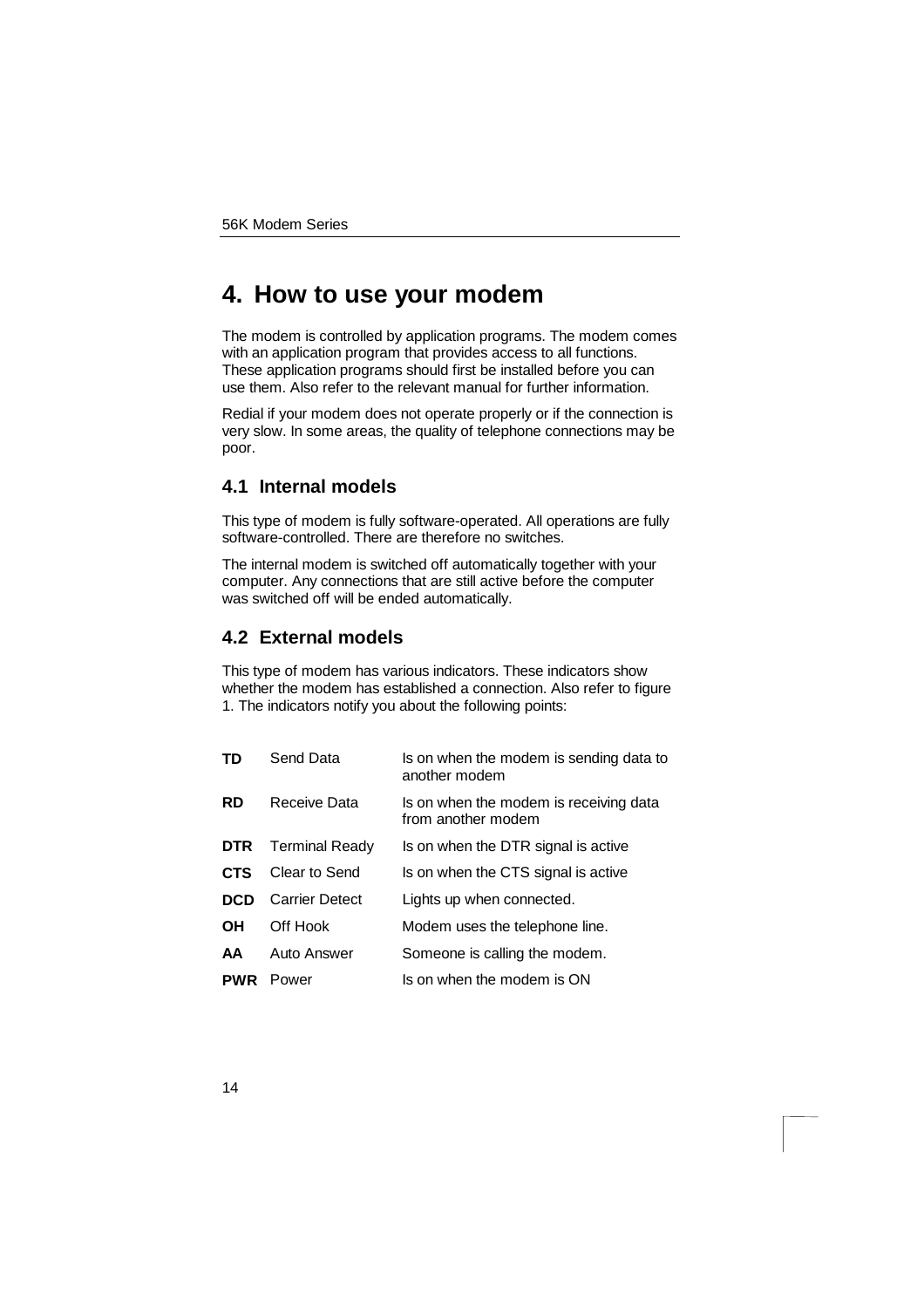

**gure 1: The indicators on the front of the modem**

You can turn the modem on and off using the Power switch. The connection will be ended immediately if the modem is switched off when a connection is still active. It is advisable not to end a connection in this way.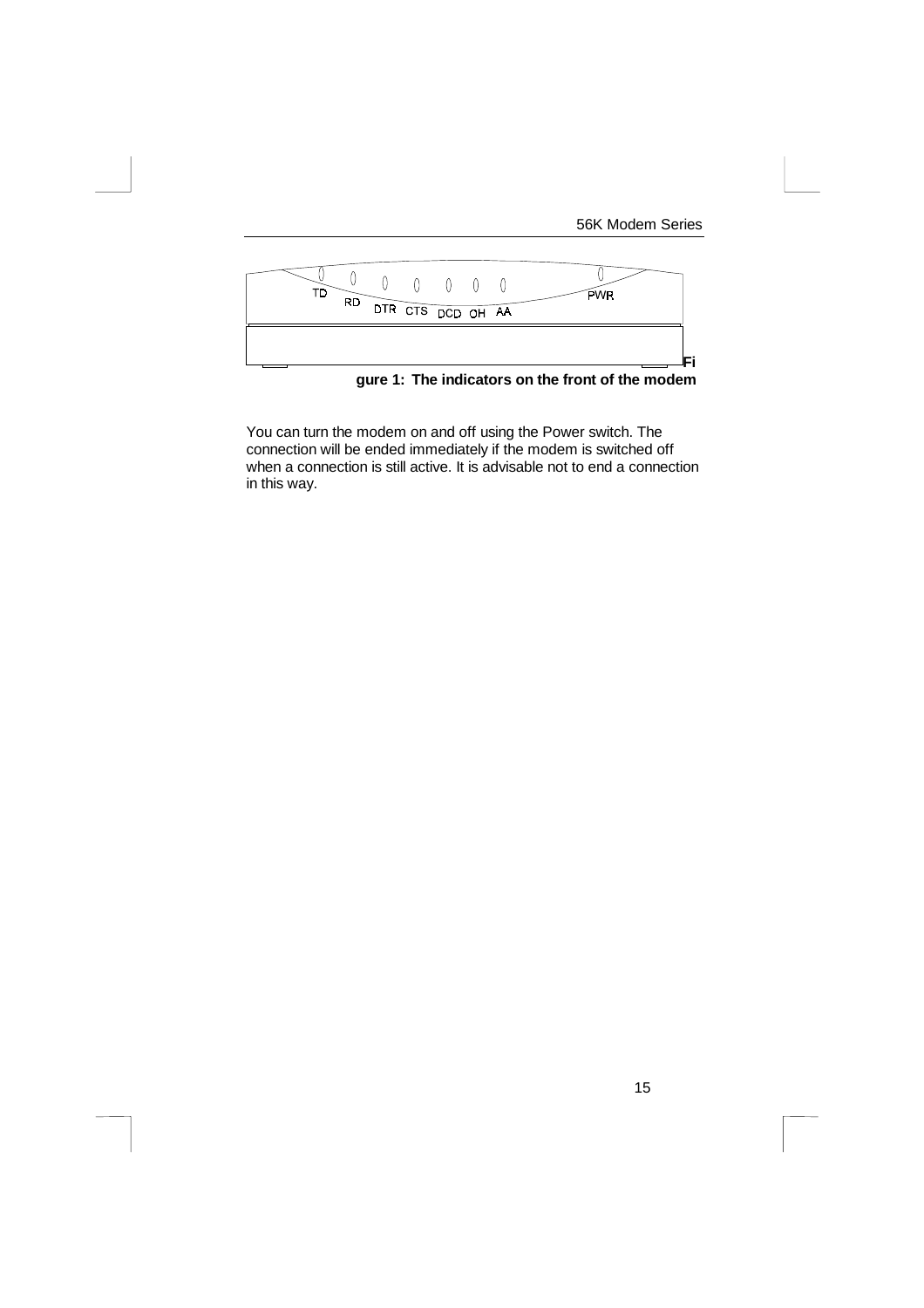# **5. Maintenance**

The Communicator does not need any special maintenance. Clean the Communicator ESP using a soft, damp cloth.

Do not use alcohol or any other aggressive cleaning agents on the plastic exterior, as these may cause damage.

The Communicator ISP (internal) does not normally require cleaning. Any accumulated dust can be removed using a vacuum.

When transferring the modem to another computer, you are advised to clean the gold contacts with alcohol. Do not use a contact spray or anything similar. This will leave grease behind to which dust and dirt may adhere.

Never immerse the modem or the adapter in water or any other fluid. This is dangerous and may cause irreparable damage.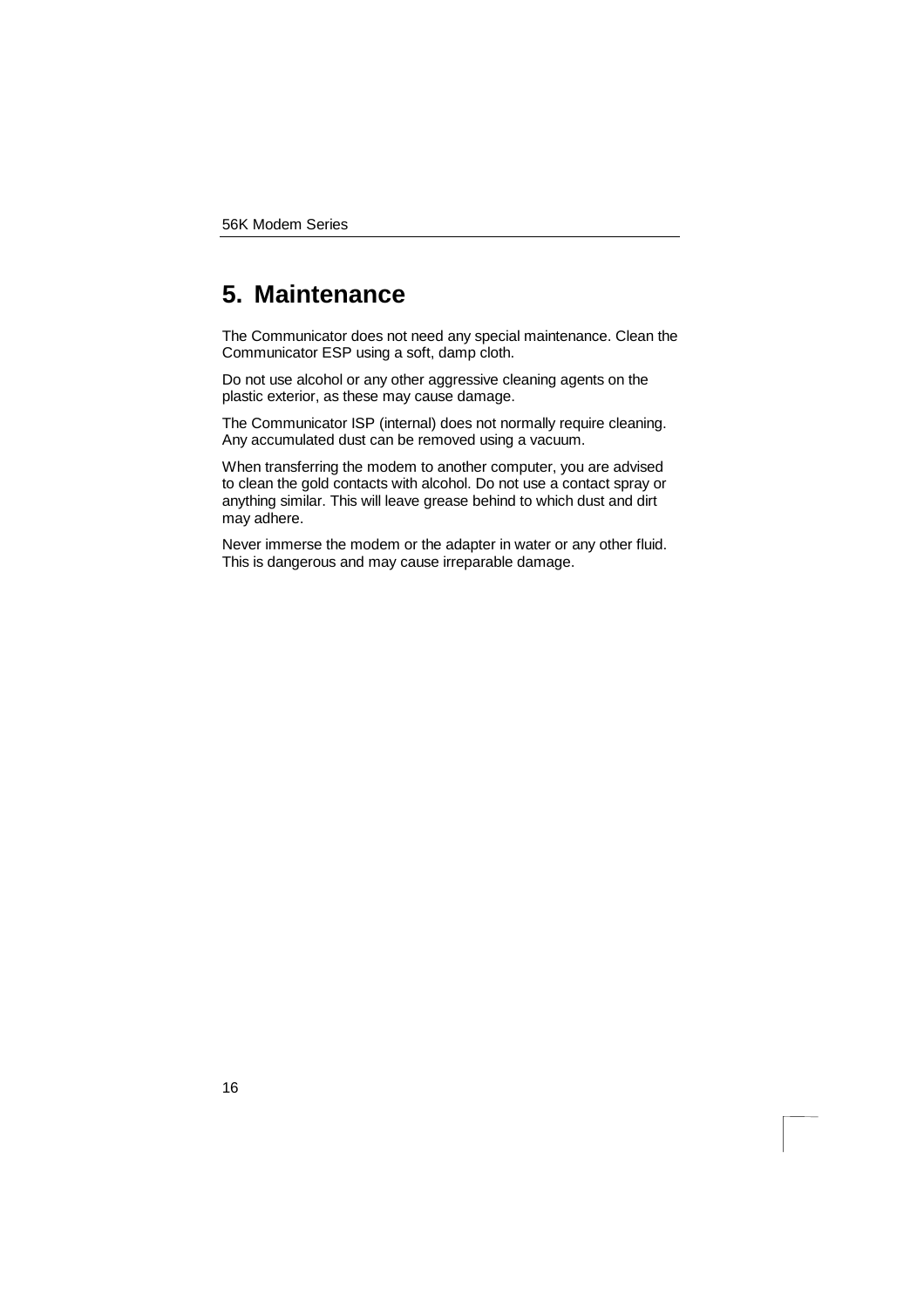# **6. Troubleshooting**

This chapter tells you how to resolve any problems. Contact your dealer if you do not find the required solution in this chapter.

## **6.1 All models**

| Complaint                                                                      | Possible cause                                               | <b>Solution</b>                                                                                                                                                                                                                                                             |
|--------------------------------------------------------------------------------|--------------------------------------------------------------|-----------------------------------------------------------------------------------------------------------------------------------------------------------------------------------------------------------------------------------------------------------------------------|
| Modem does not<br>respond.                                                     | Modem COM port<br>setting differs from<br>software settings. | Check that the<br>communication software is<br>set to the right COM port<br>and IRQ settings                                                                                                                                                                                |
|                                                                                | Initialisation string<br>incorrect.                          | Check that the modem is<br>correctly set by the<br>communication software.<br>You may be asked to enter<br>an 'initialisation' string.<br>Then enter [AT&F] or call<br>the help desk of the<br>service you are trying to<br>use.                                            |
| Modem does<br>establish a<br>connection, but<br>there is no data on<br>screen. | Communication<br>parameter settings<br>incorrect.            | Check that all<br>communication settings<br>(baud rate, data, stop and<br>parity bits) are correct and<br>are the same on both<br>sides. Check that the<br>hardware flow control<br>(RTS/CTS default settings)<br>is activated on both the<br>modem and in the<br>software. |
|                                                                                | The system waits.                                            | Press <enter> a number<br/>of times. The system may<br/>be waiting to receive data<br/>from you before sending its<br/>own data.</enter>                                                                                                                                    |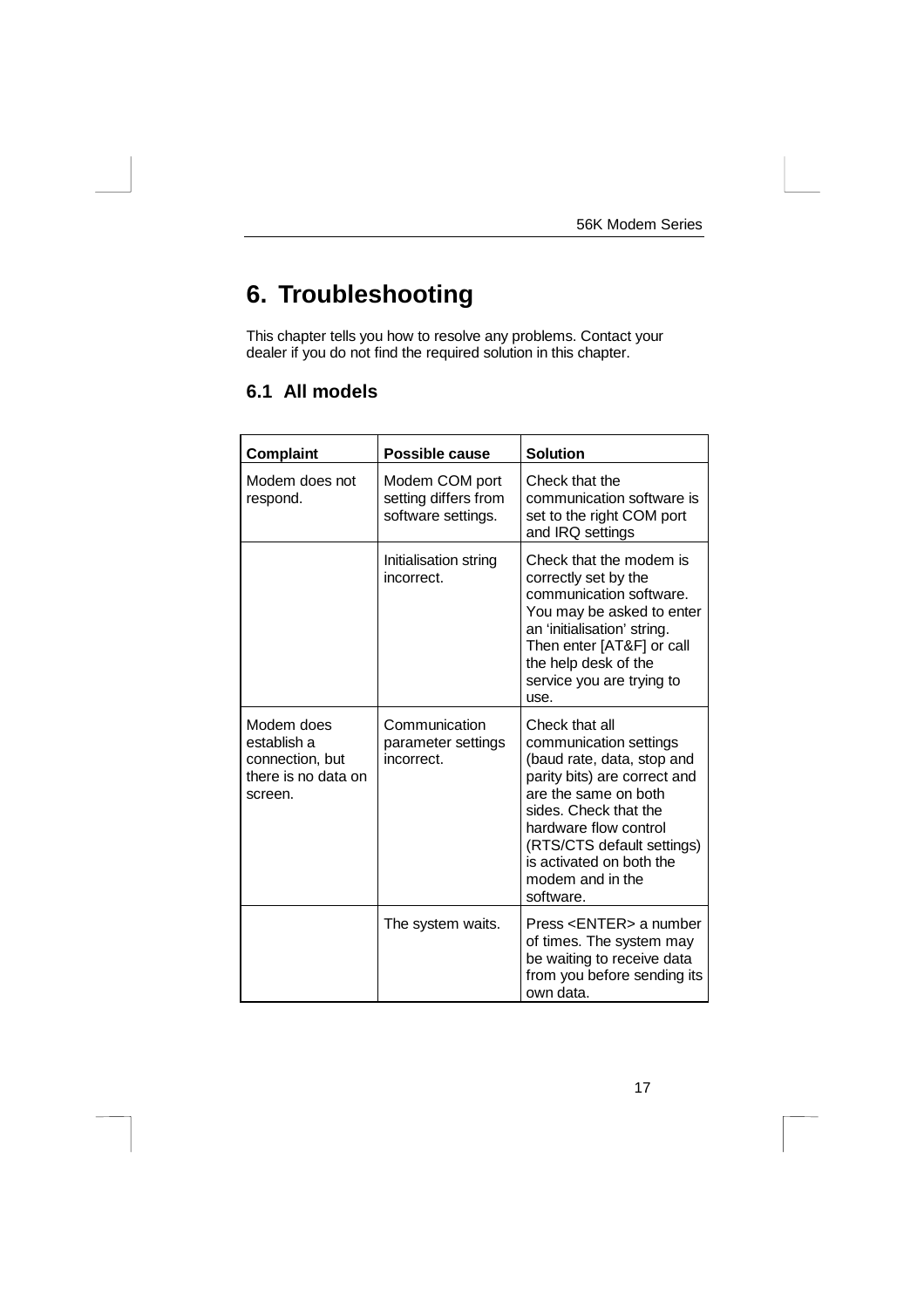| <b>Complaint</b>                                                             | Possible cause                                       | <b>Solution</b>                                                                                                                                                                 |
|------------------------------------------------------------------------------|------------------------------------------------------|---------------------------------------------------------------------------------------------------------------------------------------------------------------------------------|
|                                                                              | <b>Terminal emulation</b><br>incorrect.              | Check that the correct<br>terminal has been set in<br>the software. Consult your<br>software manual for this.                                                                   |
| The modem is<br>ringing, but there is<br>no connection.                      | Poor telephone line.                                 | Redial.                                                                                                                                                                         |
|                                                                              | Poor private branch<br>exchange.                     | Try a direct external line.                                                                                                                                                     |
|                                                                              | Wrong number.                                        | Check the number. With<br>an internal exchange,<br>make sure you dial the<br>number for the external<br>line.                                                                   |
|                                                                              | Communication<br>parameter settings<br>incorrect.    | Contact the service for the<br>correct communication<br>settings.                                                                                                               |
| Modem has errors<br>when establishing a<br>connection with<br>another modem. | Connection<br>interrupted by<br>message.             | Make sure that the "Call<br>Waiting" mode is turned<br>off.                                                                                                                     |
|                                                                              | Dataflow control<br>incorrect.                       | Make sure that the<br>RTS/CTS hardware flow<br>control is active.                                                                                                               |
| Modem voice<br>performance poor.                                             | Incorrect modem<br>type selected in the<br>software. | Check that the correct<br>modem type has been<br>selected in the voice/fax<br>software.                                                                                         |
|                                                                              | Computer too slow.                                   | Check that your computer<br>is fast enough to cope with<br>voice modes (38.4 kbps).<br>Voice modes use the CPU<br>intensively and therefore<br>require a minimum of 486<br>CPU. |
| Error message 'No<br>Dial Tone'                                              | Telephone line in<br>use.                            | Wait until it is free.                                                                                                                                                          |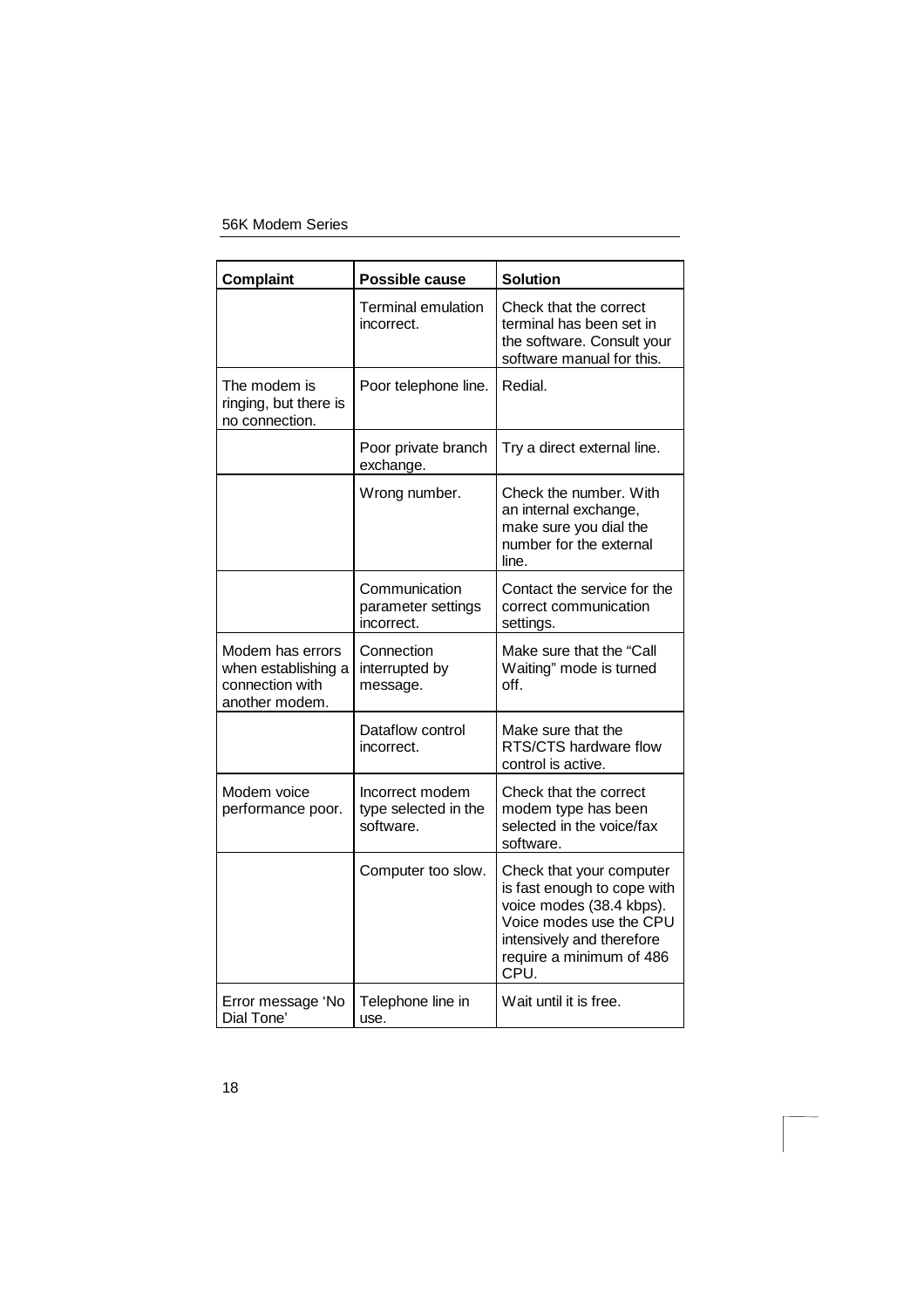| Complaint | Possible cause                                         | <b>Solution</b>                                                                                                                                           |
|-----------|--------------------------------------------------------|-----------------------------------------------------------------------------------------------------------------------------------------------------------|
|           | 'Phone'-and 'Line'-<br>connections<br>swapped.         | Connect telephone line to<br>'Line' port and not to the<br>'Phone' port.                                                                                  |
|           | Telephone line<br>doesn't work.                        | Test with normal telephone<br>and reset.                                                                                                                  |
|           | Non-compatible dial<br>tone from home<br>switch board. | Use direct outside line or<br>include the command 'X0'<br>in the full ring command to<br>switch off dial tone<br>detection e.g:<br>ATX0DT <telno></telno> |

### **6.2 Internal models**

Internal modems have a serial port on their card. This port may conflict with the existing serial port in the computer.

The computer will not function if the modem is set to a serial (COM) port that is already in the computer. Proceed in one of the following three ways to avoid this problem:

- 1. Use Windows 95 and switch the modem to Plug & Play. Subsequently, Windows 95 will automatically adopt the right settings.
- 2. On older computers, the two built-in serial ports are set to COM1 and COM2. Set the modem to COM4. Do not use COM3 if your mouse has been connected to COM1. This is the method to be used for DOS, Windows 3.1x and OS/2 if (3) is not possible.
- 3. On new computers you can use the BIOS set-up to determine on which COM settings the internal serial ports of your computer operate. Consult the computer manual to check whether this is possible with your computer. Then set the internal ports to COM1 and COM4 and the modem to COM2. This the best method for DOS, Windows 3.1x, OS/2, and so forth.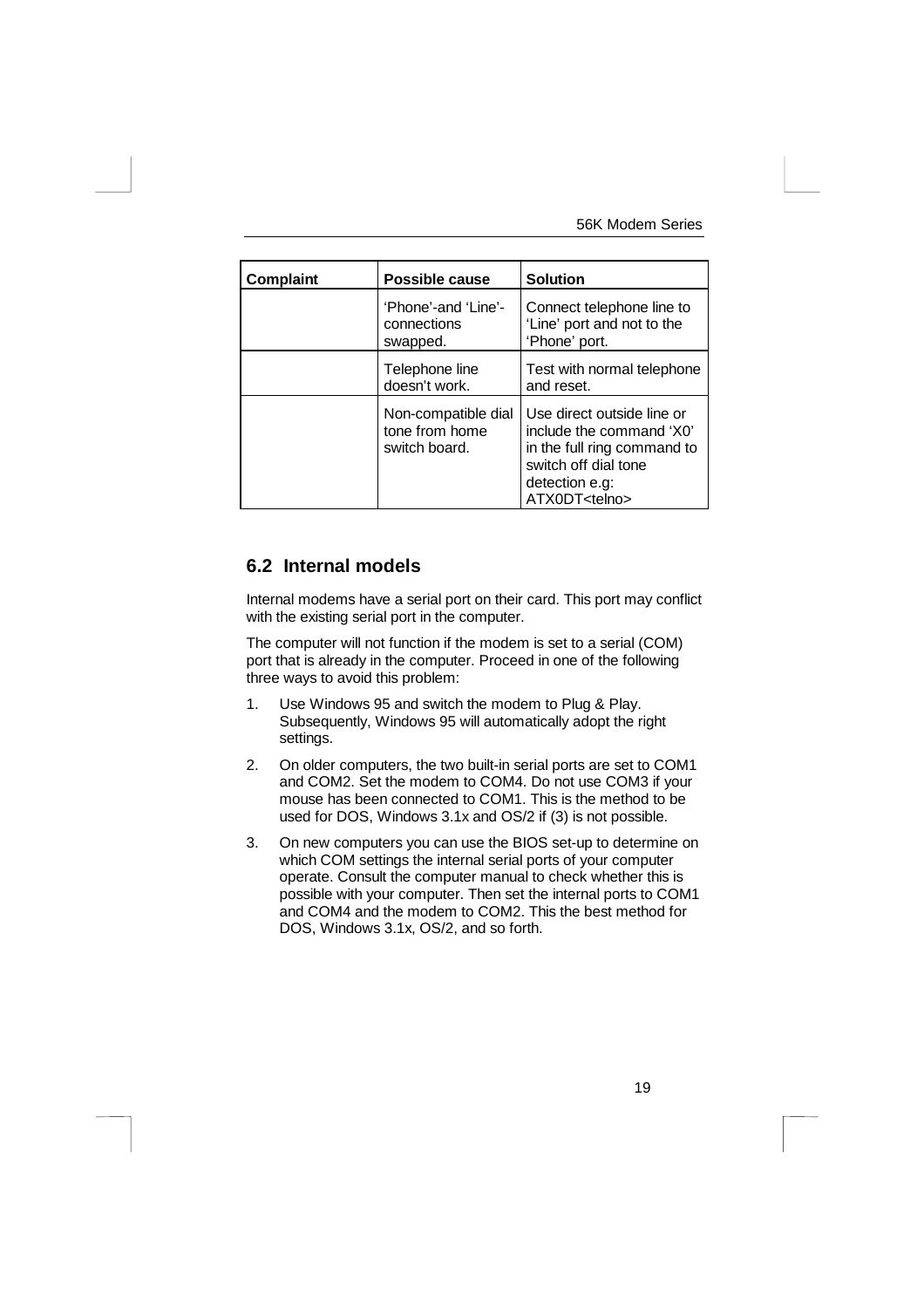| Complaint                  | Possible cause                                                  | <b>Solution</b>                                                                                                                                                                                                                                                                                                                                                                                                                    |
|----------------------------|-----------------------------------------------------------------|------------------------------------------------------------------------------------------------------------------------------------------------------------------------------------------------------------------------------------------------------------------------------------------------------------------------------------------------------------------------------------------------------------------------------------|
| Modem does not<br>respond. | IRQ or I/O conflict.                                            | Try other IRQ or COM port<br>settings. This problem is<br>rare in Windows 95.                                                                                                                                                                                                                                                                                                                                                      |
|                            | Double use of IRQ.                                              | Windows 95 will assign an<br>IRQ to the modem which is<br>already in use. This will<br>occur at the point where<br>there are no more free IRQ<br>lines because there too<br>many cards in the<br>computer. Check the<br>'System' section of the<br>'Control Panel' to see<br>which IRQ the modem is<br>using and that it is not<br>being used elsewhere.<br>Modify the settings<br>manually and remove<br>cards from the computer. |
|                            | Windows 95 is used<br>on a non-Plug-&-<br>Play computer.        | Install the control programs<br>by adding a modem in<br>Windows, see manual.                                                                                                                                                                                                                                                                                                                                                       |
|                            | Control programs<br>not properly<br>installed in Windows<br>95. | Remove the control<br>programs and reinstall.                                                                                                                                                                                                                                                                                                                                                                                      |
|                            | Dataflow control<br>incorrect.                                  | Make sure that the<br>RTS/CTS hardware flow<br>control is active.                                                                                                                                                                                                                                                                                                                                                                  |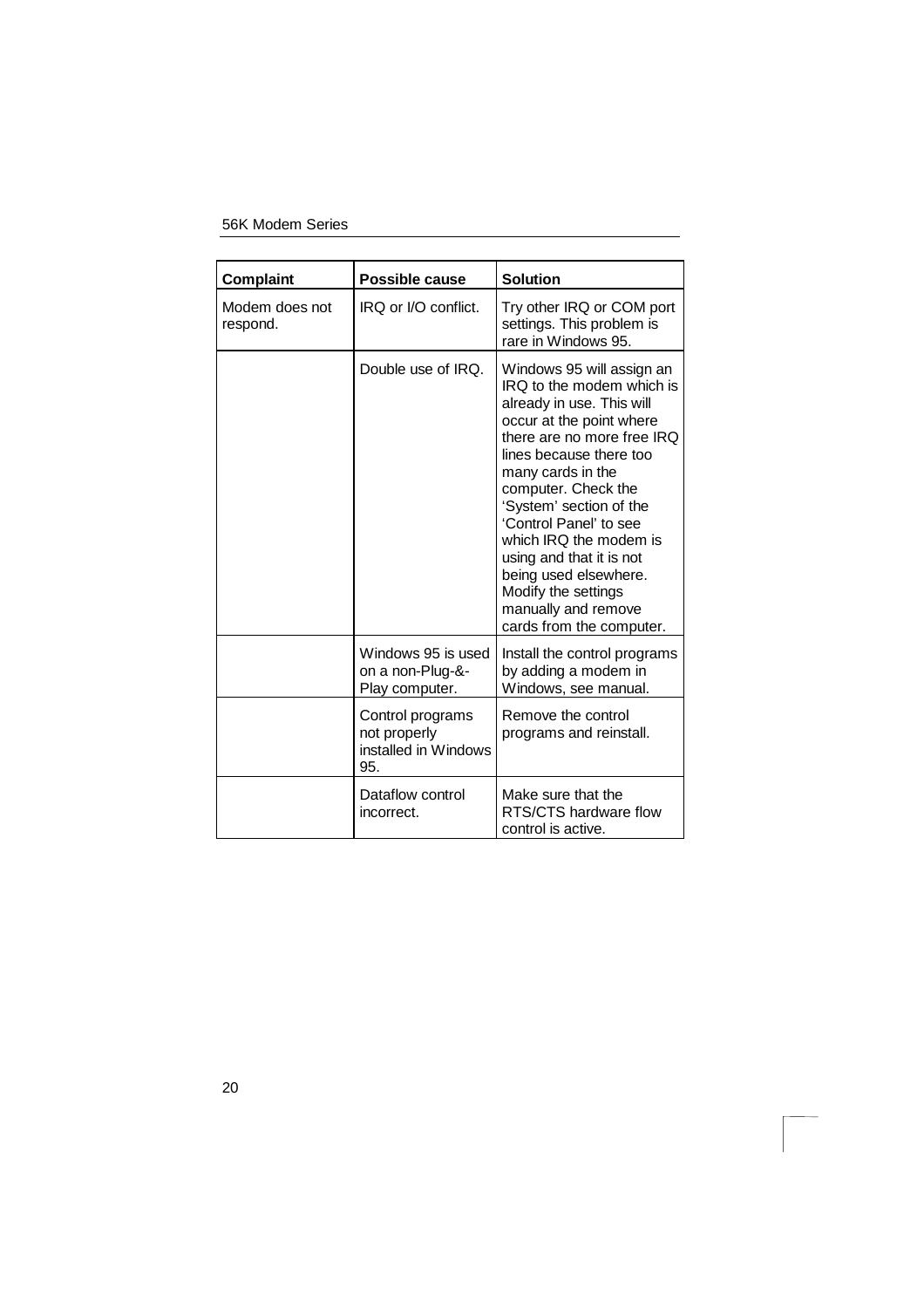| Complaint                                            | <b>Possible cause</b>                                                 | <b>Solution</b>                                                                                                                                                    |
|------------------------------------------------------|-----------------------------------------------------------------------|--------------------------------------------------------------------------------------------------------------------------------------------------------------------|
| Modem does not<br>respond.                           | Modem is not<br>connected to the<br>mains; all indicators<br>are off. | Check that modem has<br>been turned on. Check that<br>adapter plug is plugged in<br>properly.                                                                      |
|                                                      | Wrong serial port<br>setting in the<br>software.                      | Check the communication<br>program settings. External<br>modems are usually<br>connected to a COM2.                                                                |
|                                                      | Serial cable not<br>connected.                                        | Check the cable or replug<br>it. If the cable is not<br>correctly connected and<br>you use Windows 95, then<br>restart the computer to set<br>the control program. |
| Modem reports<br>errors during data<br>transmission. | Speed of the port<br>has been set too<br>high.                        | Under DOS and Windows<br>3.x, most computers can<br>cope with speeds up to<br>57k6 bps. You need a<br>16c550 serial port for<br>higher speeds.                     |

## **6.3 External models**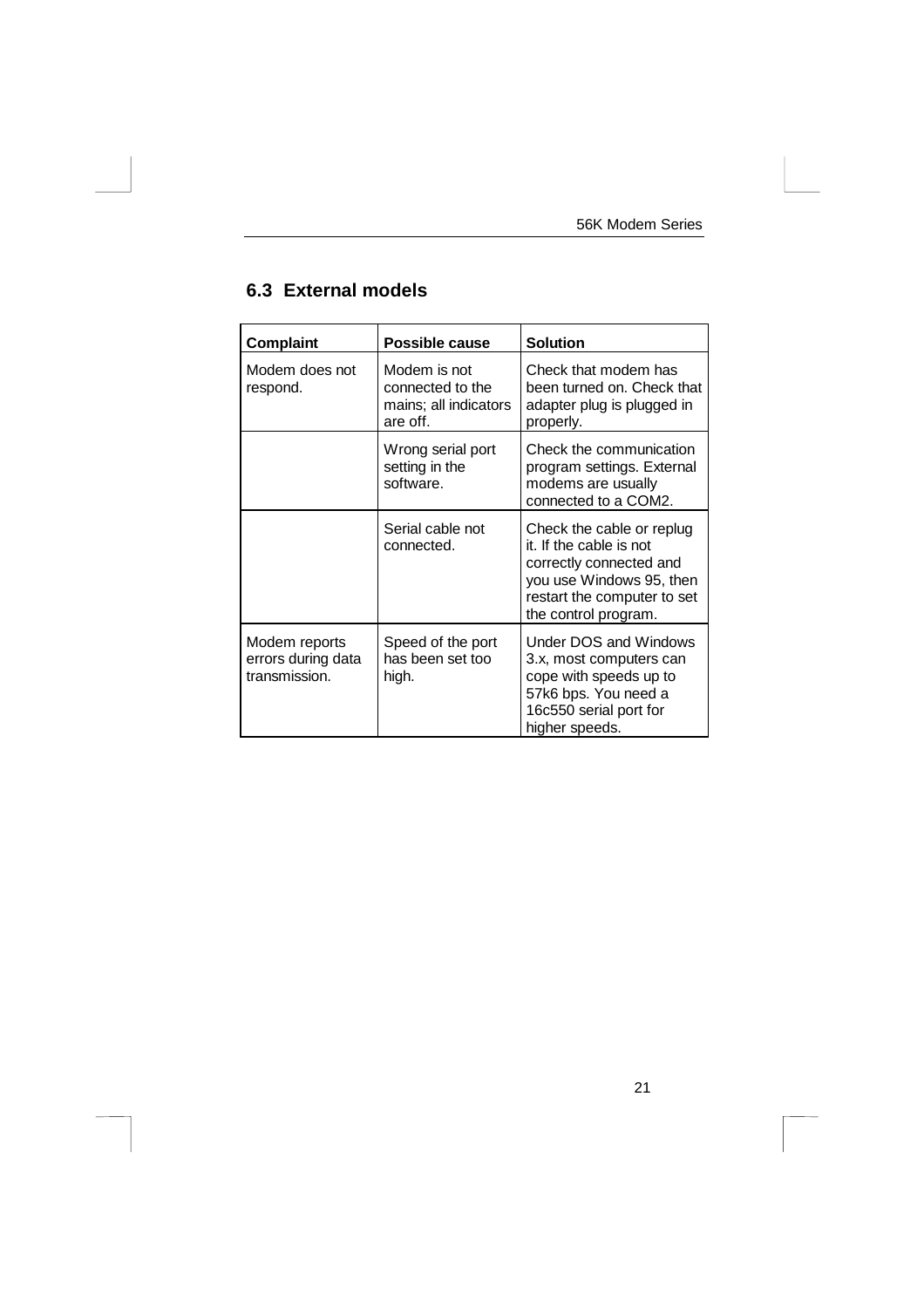# **Appendix A: AT commands**

Normally, you do not need to read this chapter. The codes in this chapter are automatically sent by your communication program. The following is a list of the codes used most frequently which enable you to set the modem directly with special applications.

You need a computer with communication software to send commands to the modem.

All commands should be introduced by entering [AT] followed by the command letter(s) and pressing <ENTER>. The commands can be entered either in lower or upper case letters; not both. A command that is entered without parameters is comparable to a command with the '0' parameter.

Example: [ATL] + <ENTER>

With this command you can reduce the loudspeaker volume of the modem.

| Command        |   | <b>Description</b>                                                   |  |
|----------------|---|----------------------------------------------------------------------|--|
| A              |   | Answer incoming call.                                                |  |
| A/             |   | Repeat last command. Do not precede A/by<br>AT or followed by ENTER. |  |
| B <sub>0</sub> |   | CCITT mode @ 1200 bps                                                |  |
| B1             |   | Bell mode @ 300/1200 bps                                             |  |
| D              |   | 0-9, A-D, # and *                                                    |  |
|                | L | Redial last number                                                   |  |
|                | P | Use pulse dial.                                                      |  |
|                | т | Use tone dial.                                                       |  |
|                | W | Wait for second dial tone.                                           |  |
|                |   | pause                                                                |  |
|                | @ | Wait for five seconds.                                               |  |
| Quiet          |   |                                                                      |  |
|                | , | Return to command mode after<br>dialling number.                     |  |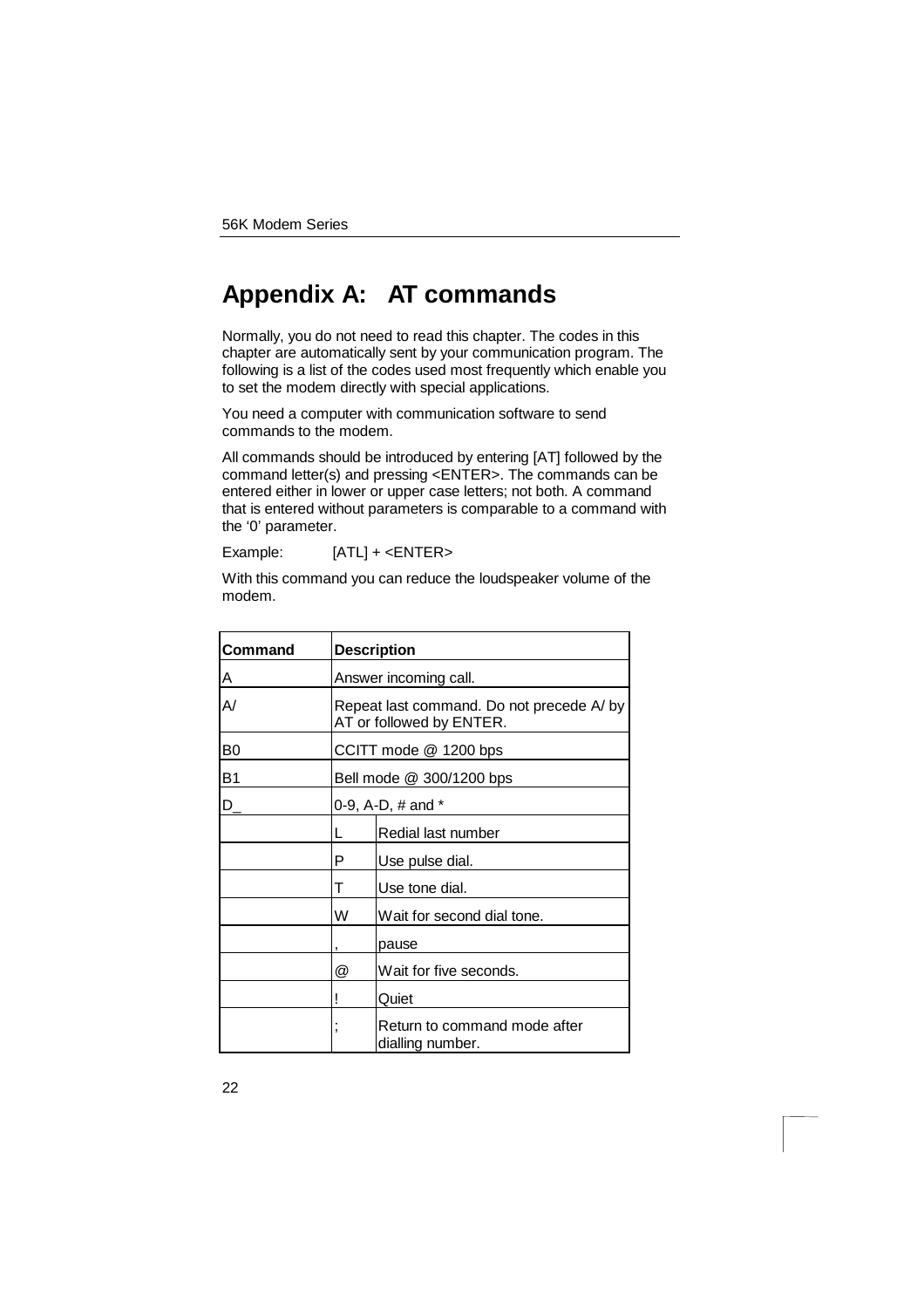| Command           |           | <b>Description</b>                                                                                    |
|-------------------|-----------|-------------------------------------------------------------------------------------------------------|
|                   | &         | Wait for AT&T "bong" tone.                                                                            |
| DS=n              |           | Dial tone of the four telephone numbers<br>stored (n=0-3) in the non-volatile memory of<br>the modem. |
| E <sub>0</sub>    |           | Command echo switched off.                                                                            |
| E1                |           | Command echo switched on.                                                                             |
| $^{\mathrm{+++}}$ |           | Escape characters - switch from data mode<br>to command mode.                                         |
| H0                |           | Modem on hook (hang up).                                                                              |
| Η1                |           | Modem off hook (switch on).                                                                           |
| L <sub>0</sub>    |           | No sound level for the loudspeaker.                                                                   |
| L1                |           | Low sound level for the loudspeaker.                                                                  |
| L2                |           | Average sound level for the loudspeaker.                                                              |
| L <sub>3</sub>    |           | High sound level for the load speaker.                                                                |
| M0                |           | Loudspeaker always switched off.                                                                      |
| M <sub>1</sub>    | detected. | Loudspeaker switched on until carrier                                                                 |
| M2                |           | Loud speaker always on.                                                                               |
| MЗ                | detected. | Loudspeaker off while dialling, until carrier                                                         |
| N0                |           | Only connect at DTE speed.                                                                            |
| N <sub>1</sub>    |           | Automatic speed setting.                                                                              |
| O <sub>0</sub>    |           | Return to data mode.                                                                                  |
| Ο1                | mode.     | Start by resetting equalizer and return to data                                                       |
| Ρ                 |           | Select pulse dial.                                                                                    |
| Q0                |           | Result codes switched on.                                                                             |
| Q1                |           | Result codes switched off.                                                                            |
| Sr?               |           | Read S-register r, where r=0-95.                                                                      |
| $Sr=n$            |           | Set S-register r to value $n$ (r=0-95; n=0-255).                                                      |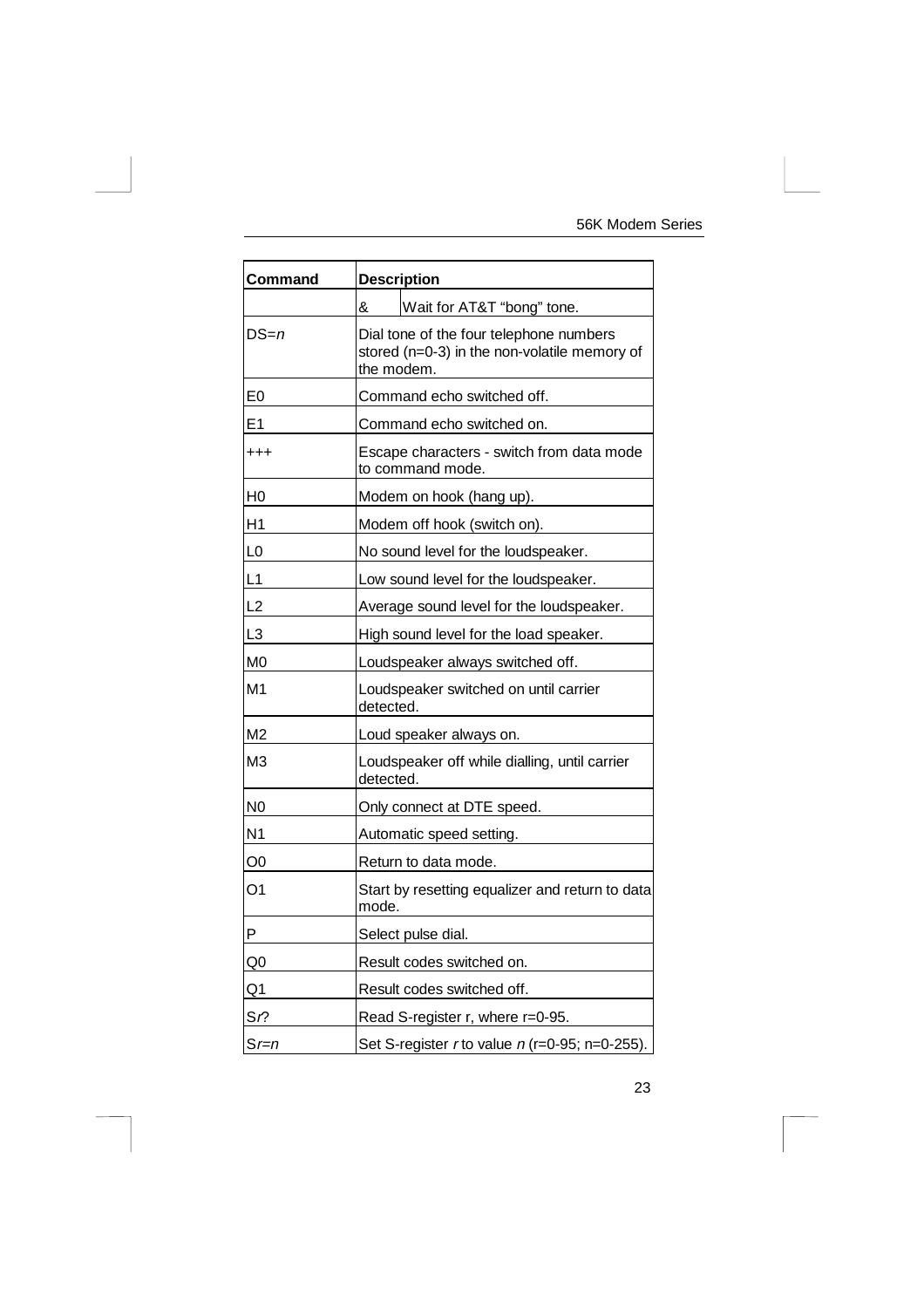| Command        | <b>Description</b>                                              |
|----------------|-----------------------------------------------------------------|
| т              | Select tone dial.                                               |
| V0             | Numeric responses.                                              |
| V <sub>1</sub> | Text responses.                                                 |
| W <sub>0</sub> | Notify DTE speed only.                                          |
| W <sub>1</sub> | Notify lines speed, error correction protocol<br>and DTE speed. |
| W <sub>2</sub> | Notify DCE speed only.                                          |
| X <sub>0</sub> | Responses/blind dial compatible with Hayes<br>SmartModem 300    |
| X <sub>1</sub> | Same as X0 plus all CONNECT<br>responses/blind dial.            |
| X2             | Same as X1 plus detection dial tone                             |
| X3             | Same as X1 plus detection engage tone<br>/blind dial.           |
| X4             | Detection of all responses, dial tones and<br>busy tones.       |
| Y0             | Lengthy contact interruptions switched off.                     |
| Υ1             | Lengthy contact interruptions switched on.                      |
| Z0             | Reset user profile 0 and dial.                                  |
| Z1             | Reset user profile 1 and dial.                                  |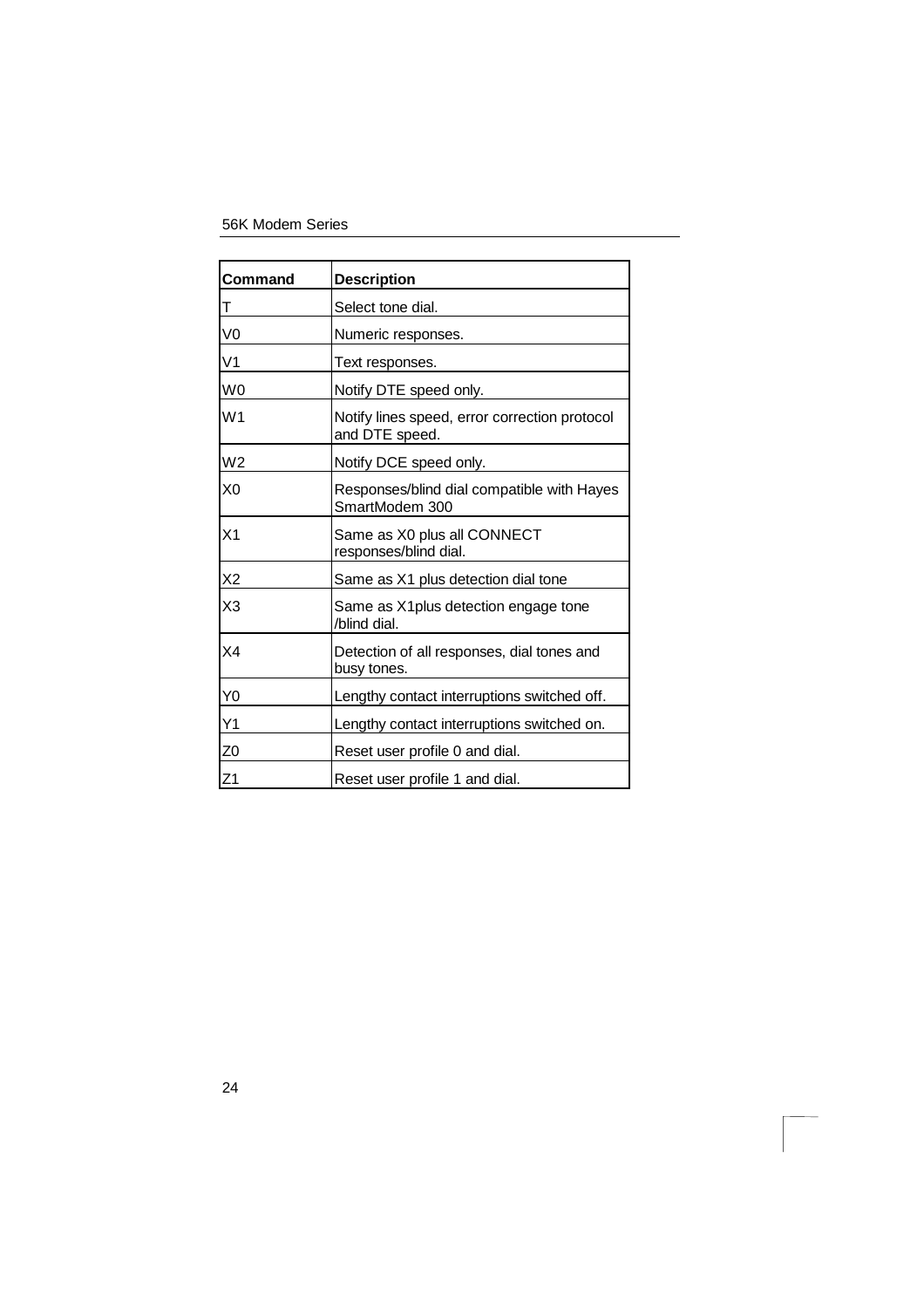# **Appendix B: Technical specifications**

| Modulation<br>norms                                                                       | V.34, V.32bis, V.32, V.29, V.27ter, V.23,<br>V.22bis, V.22, V.21 ch2, V.17, Bell212/103 |
|-------------------------------------------------------------------------------------------|-----------------------------------------------------------------------------------------|
| Synchronous<br>protocol                                                                   | V.80 for video conferencing H.324 norm                                                  |
| Compression                                                                               | V.42bis, MNP Class 5                                                                    |
| Error correction                                                                          | V.42, MNP Classes 2-4                                                                   |
| Host interface                                                                            | ISA 16-bit bus for internal and RS 232 port for<br>the external model                   |
| FAX group                                                                                 | Group III                                                                               |
| <b>FAX</b> command                                                                        | Class 1                                                                                 |
| Send levels                                                                               | $-10$ dBm $+/- 1$ dB                                                                    |
| Sensitivity                                                                               | -43 dBm                                                                                 |
| Capacity<br>Temperature in operation: 0°C<br>in storage : -20 $\degree$ to 80 $\degree$ C | 3 W max.                                                                                |

# **Appendix C: Conditions for 56K connection**

Under certain circumstances, your Communicator 56K can receive data at a speed of a maximum of 56,000 bits per second. If a connection is not possible at 56,000 bps the modem will automatically drop to a lower speed. A speed of 56,000 bps is only possible for receiving data under the following conditions: You are connected to the Internet; Your Internet service provider has a 56,000 bps compatible

connection station on the number you are calling; You are connected to the Internet supplier by a modern (digital) telephone switchboard. Check with your telephone company if necessary.

You are using a direct analogue external line and not a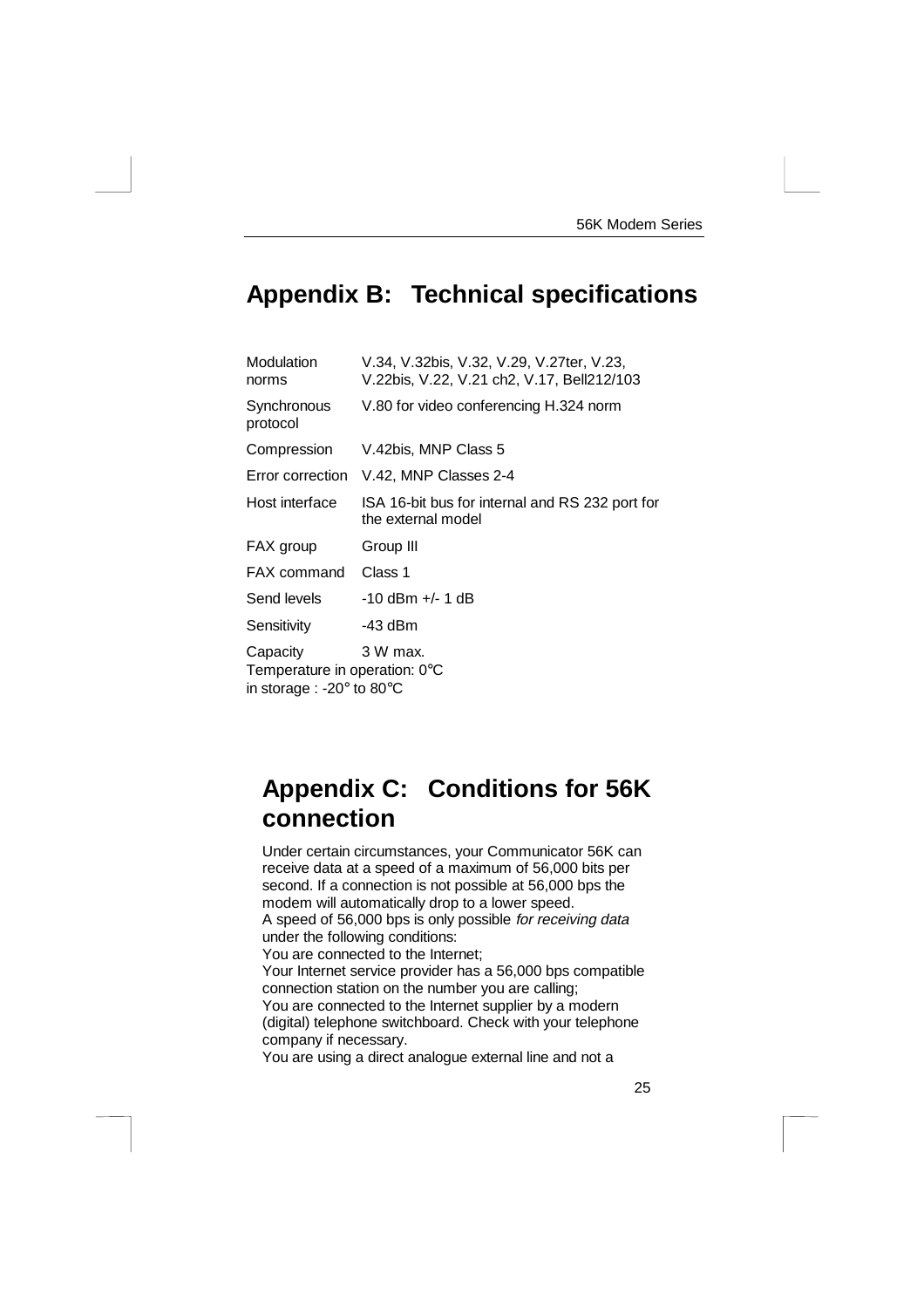connection via an in-house switch board or ISDN. Under all other circumstances and for sending data, the maximum speed is 33,600 bps.

**Note:** Speed depends upon the quality of the telephone line. The communicator 56K will drop the speed if the connection is poor.

# **Appendix D: Settings for internal models**



**Figure 2: Modem type A**

| <b>COM</b> port | <b>IRQ</b> | <b>SW1-1</b> | <b>SW1-2</b> | <b>SW1-3</b> | <b>SW1-4</b> | <b>SW1-5</b> | <b>SW1-6</b> | JP6       | JP7       |
|-----------------|------------|--------------|--------------|--------------|--------------|--------------|--------------|-----------|-----------|
|                 | 4          | <b>ON</b>    | <b>ON</b>    | <b>OFF</b>   | <b>OFF</b>   | <b>ON</b>    | <b>OFF</b>   |           |           |
| 2               | 3          | <b>OFF</b>   | ON           | <b>OFF</b>   | <b>ON</b>    | <b>OFF</b>   | <b>OFF</b>   |           |           |
| 3               | 5          | ON           | <b>OFF</b>   | <b>OFF</b>   | <b>OFF</b>   | <b>OFF</b>   | ON           | $2 - 3$   | $2 - 3$   |
|                 | 4          | <b>ON</b>    | <b>OFF</b>   | <b>OFF</b>   | <b>OFF</b>   | <b>ON</b>    | <b>OFF</b>   | <b>on</b> | <b>on</b> |
| 4               | 2          | <b>OFF</b>   | <b>OFF</b>   | ON           | <b>OFF</b>   | <b>OFF</b>   | <b>OFF</b>   |           |           |
|                 | 3          | <b>OFF</b>   | <b>OFF</b>   | <b>OFF</b>   | <b>ON</b>    | <b>OFF</b>   | <b>OFF</b>   |           |           |
| Automatic       | PnP        | <b>OFF</b>   | <b>OFF</b>   | <b>OFF</b>   | <b>OFF</b>   | <b>OFF</b>   | OFF          | $1 - 2$   | $1 - 2$   |
| Windows 95      |            |              |              |              |              |              |              | <b>on</b> | <b>on</b> |
|                 |            |              |              |              |              |              |              |           |           |

**Table 1: Settings for modem type A**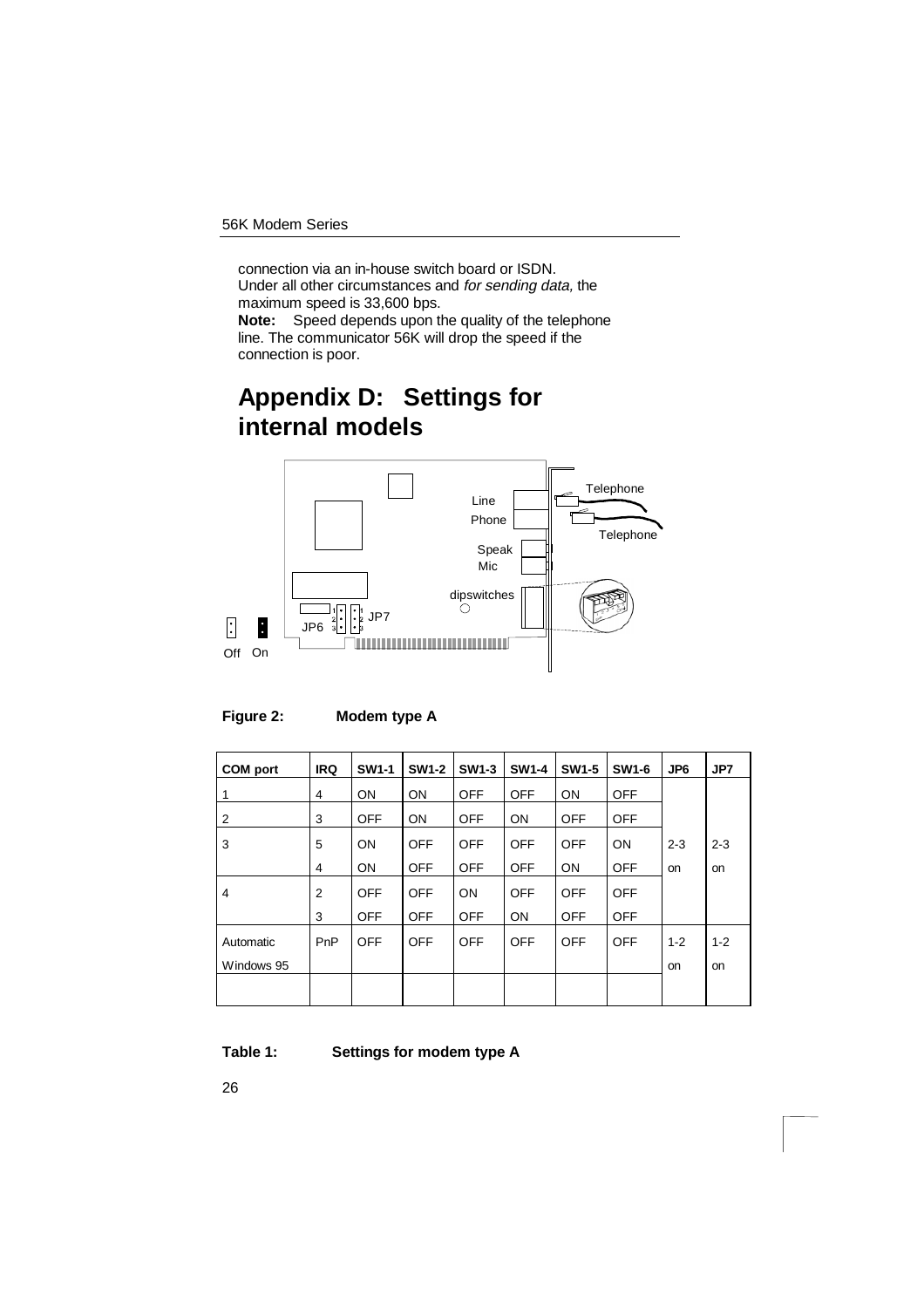

### **Figure 3: Modem type B**

| Port             | <b>Address</b> | $S1-1$     | $S1-2$     | $S1-3$ | $S1-4$    | $S1-5$ | $S1-6$     |
|------------------|----------------|------------|------------|--------|-----------|--------|------------|
| COM <sub>1</sub> | 03F8           | <b>ON</b>  | <b>ON</b>  | OFF    | OFF       | ON     | <b>OFF</b> |
| COM <sub>2</sub> | 02F8           | <b>OFF</b> | ON         | OFF    | ON        | OFF    | <b>OFF</b> |
| COM <sub>3</sub> | 03E8           | <b>ON</b>  | <b>OFF</b> | OFF    | OFF       | ON     | <b>OFF</b> |
| COM <sub>4</sub> | 02E8           | <b>OFF</b> | OFF        | OFF    | <b>ON</b> | OFF    | <b>OFF</b> |

**Table 2: Settings for modem type B. This type of modem does not support Plug & Play.**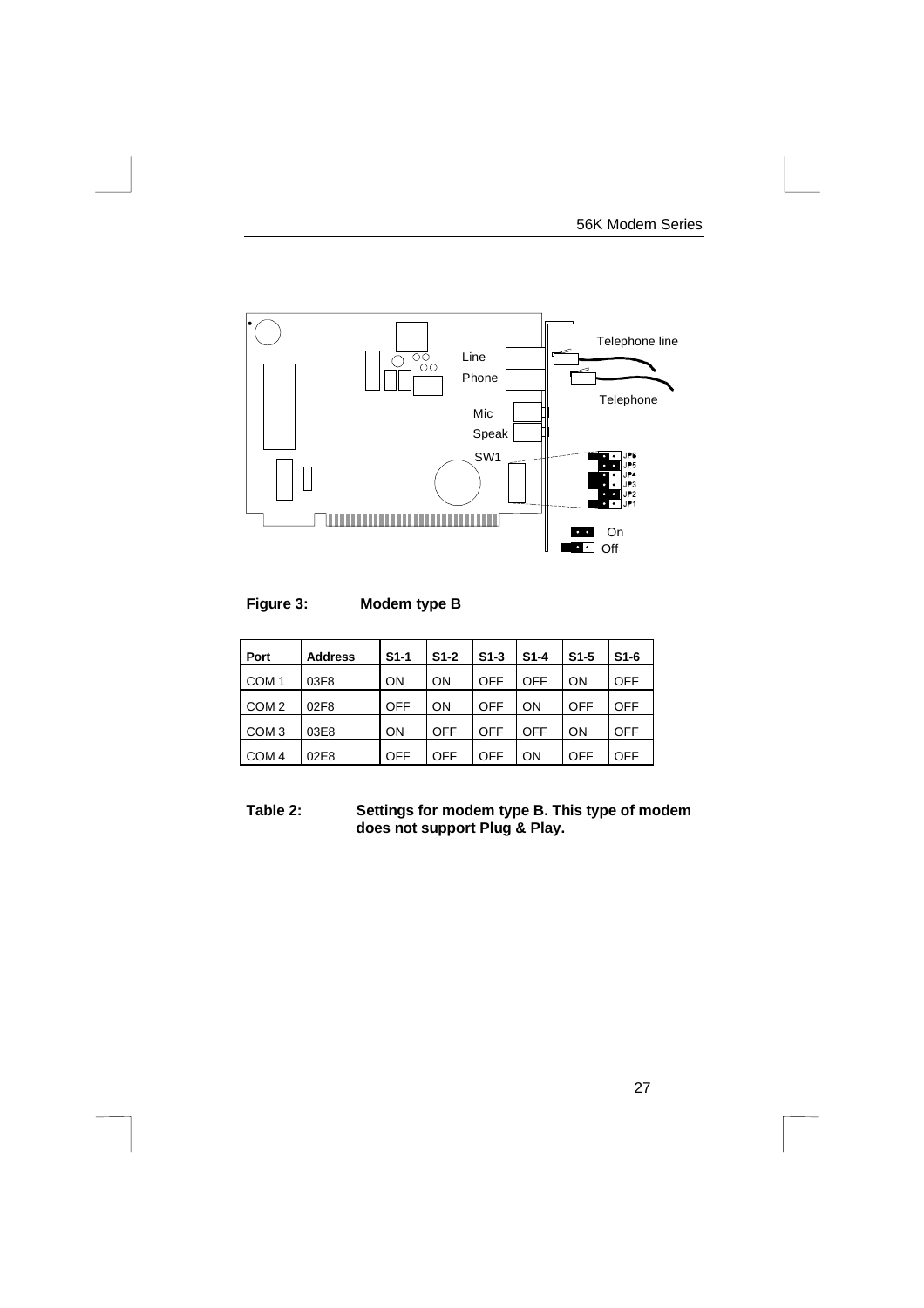



| Port             | Address | $S1-1$     | $S1-2$     | $S1-3$    | $S1-4$     | $S1-5$ | $S1-6$     |
|------------------|---------|------------|------------|-----------|------------|--------|------------|
| COM <sub>1</sub> | 03F8    | <b>ON</b>  | <b>ON</b>  | OFF       | <b>ON</b>  | OFF    | <b>OFF</b> |
| COM <sub>2</sub> | 02F8    | <b>OFF</b> | <b>ON</b>  | <b>ON</b> | <b>OFF</b> | OFF    | <b>OFF</b> |
| COM <sub>3</sub> | 03E8    | <b>ON</b>  | <b>OFF</b> | OFF       | <b>ON</b>  | OFF    | <b>OFF</b> |
| COM <sub>4</sub> | 02E8    | <b>OFF</b> | <b>OFF</b> | <b>ON</b> | OFF        | OFF    | <b>OFF</b> |
| PnP              | Auto    | <b>OFF</b> | OFF        | OFF       | OFF        | OFF    | <b>OFF</b> |

## **Table 3: Settings for modem type C.**

| l PnP  | Connect the entire JP2 and JP3 columns<br>together (1,2,3, horizontally left) |
|--------|-------------------------------------------------------------------------------|
| l None | Connect the entire JP1 and JP2 columns                                        |
| PnP    | together (1,2,3, horizontal right)                                            |

### **Table 4: Switch between Plug & Play for Windows 95 and normal operating systems with modem type C.**